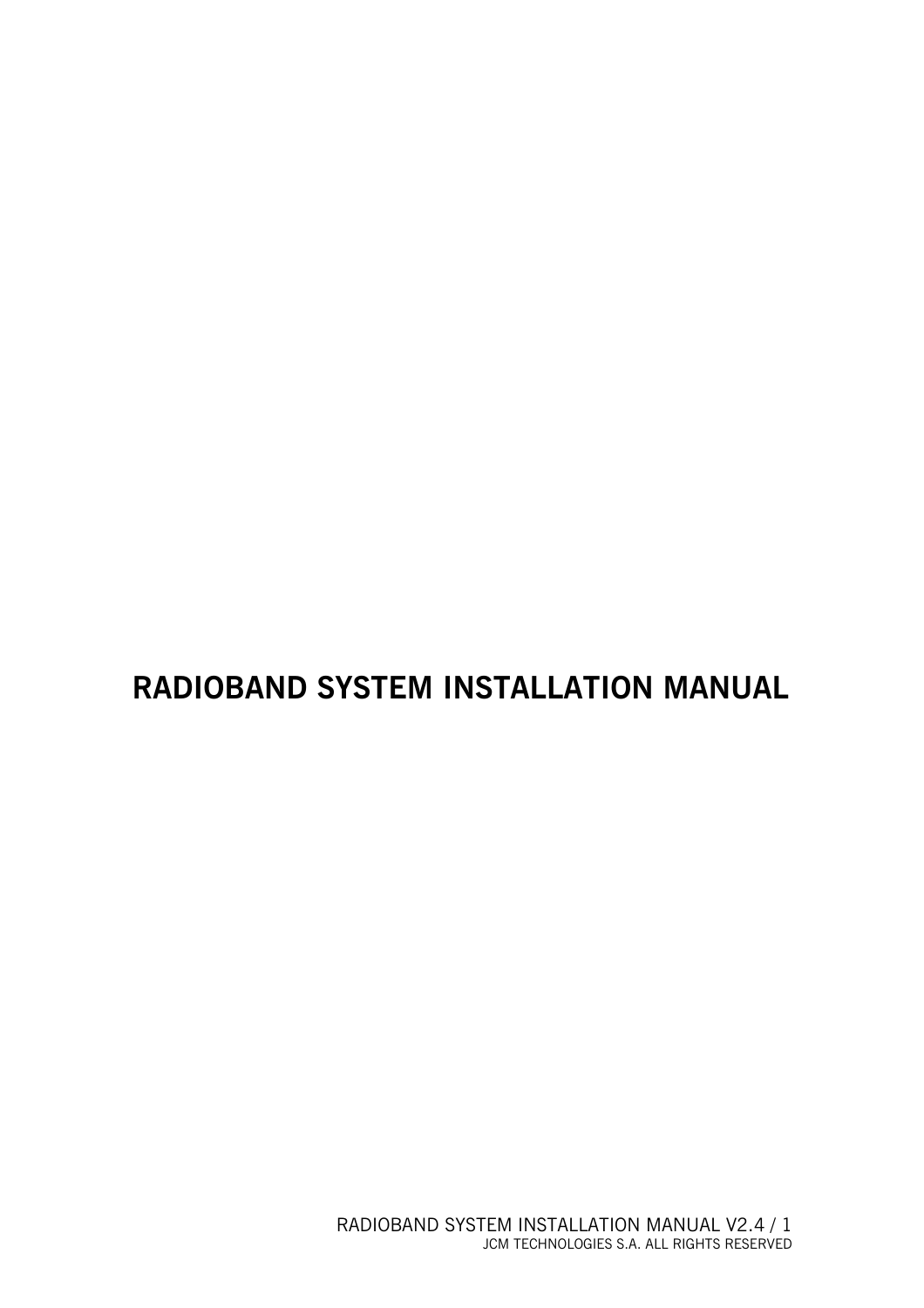# **CONTENTS**

| 4. RADIOBAND SYSTEM INSTALLATION RECOMMENDATIONS 21                             |  |
|---------------------------------------------------------------------------------|--|
| 4.1 Installation on roller door with control panel and RADIOBAND/RU.  21        |  |
| 4.2 Installation on two-leafed swing door with control panel and                |  |
|                                                                                 |  |
| 4.3 Installation on horizontal sectional door with control panel and            |  |
|                                                                                 |  |
| 4.4. Installation on angled sectional door with control panel and               |  |
|                                                                                 |  |
| 4.5 Installation on stackable sectional door with control panel and             |  |
|                                                                                 |  |
| 4.6 Installation on one-leafed residential folding door with control panel with |  |
|                                                                                 |  |
| 4.7 Installation on one-leafed folding door for communities with control panel  |  |
|                                                                                 |  |
| 4.8 Installation on one-leafed sliding door with control panel and              |  |
|                                                                                 |  |
| 4.9 Installation on sliding door with control panel and RADIOBAND/RC-RCS        |  |
|                                                                                 |  |
| 4.10 Installation on guillotine door with control panel and RADIOBAND/RU 25     |  |
| 5. JCM CONTROL PANEL DIAGRAM FOR CONNECTION TO THE RADIOBAND                    |  |
|                                                                                 |  |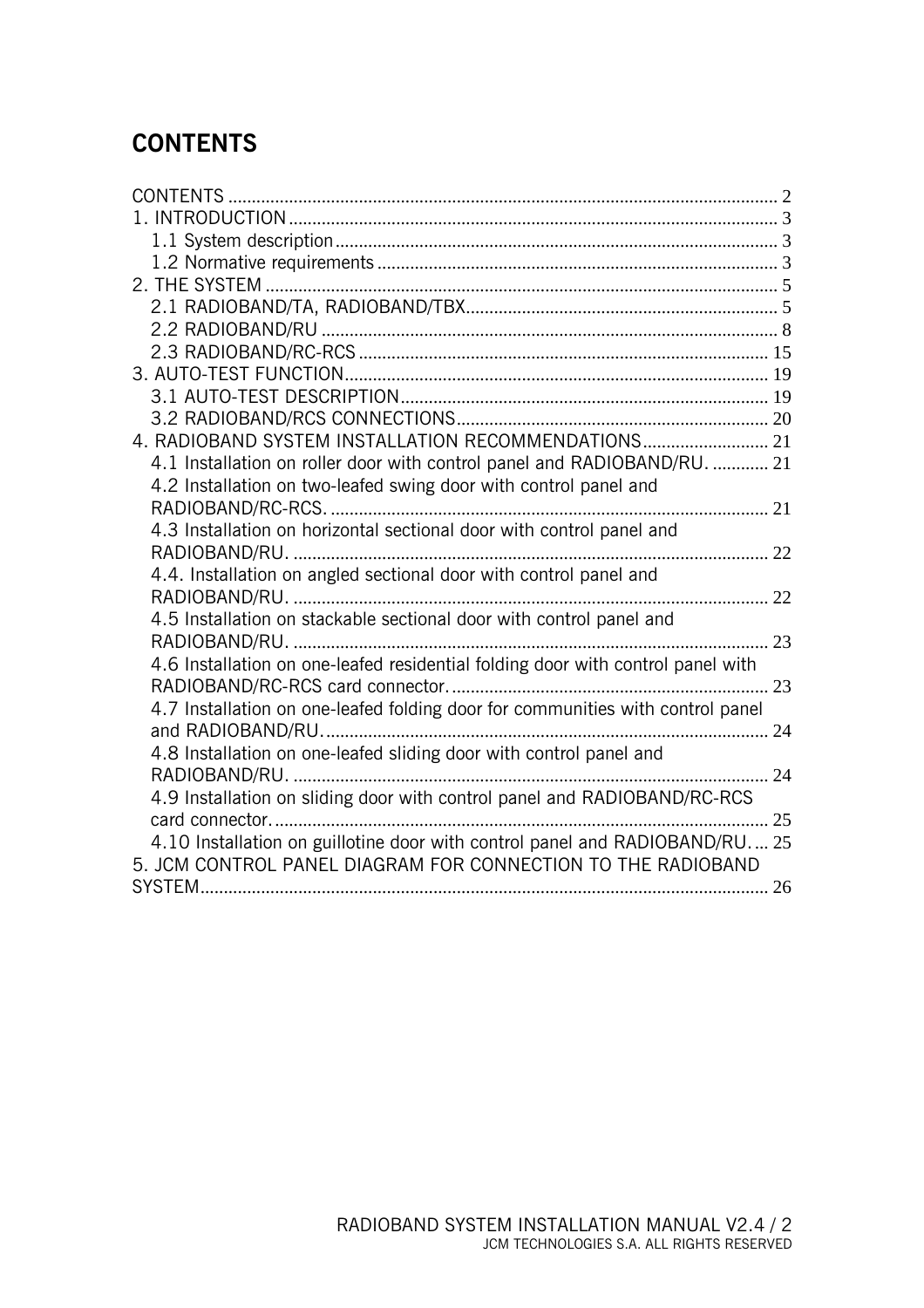## **1. INTRODUCTION**

#### *1.1 System description*

The Radioband system is designed for installation with a safety edge in garage door installations.

This system allows for wireless safety edge – control panel connection.

To install this system, you must follow the advice included in this manual and take the requirements of the applicable normative into account.

#### *1.2 Normative requirements*

The directives applicable to this system are:

- 98/37/EC Machines Directive
- 73/23/EEC Low Voltage Directive
- 2004/108/EC Electromagnetic Compatibility Directive
- R&TTE 1999/5/EC Radio and telecommunication terminal equipment **Directive**

Below are some of the requirements of the applicable harmonised standards:

In accordance with the European low voltage directive, you are informed of the following requirements:

· For permanently connected equipment, an easily accessible connection device must be incorporated into the cabling.

 $\cdot$  This equipment must be installed in a vertical position and firmly fixed to the structure of the building.

· This equipment may only be handled by a specialized installer, by maintenance staff or by a properly instructed operator.

· The instructions for use of this equipment must always remain in the possession of the user.

· Terminals with a maximum section of 3.8mm2 must be used to connect the cables.

- The frequency of the Radioband system does not interfere in any way with the 868 MHz remote control systems. However a signal centred at 868,9MHz may cause a delay on the reaction of the system.

- Always connect the door structure and metal parts to an earthing connection.

- Do not share the power and signal supply.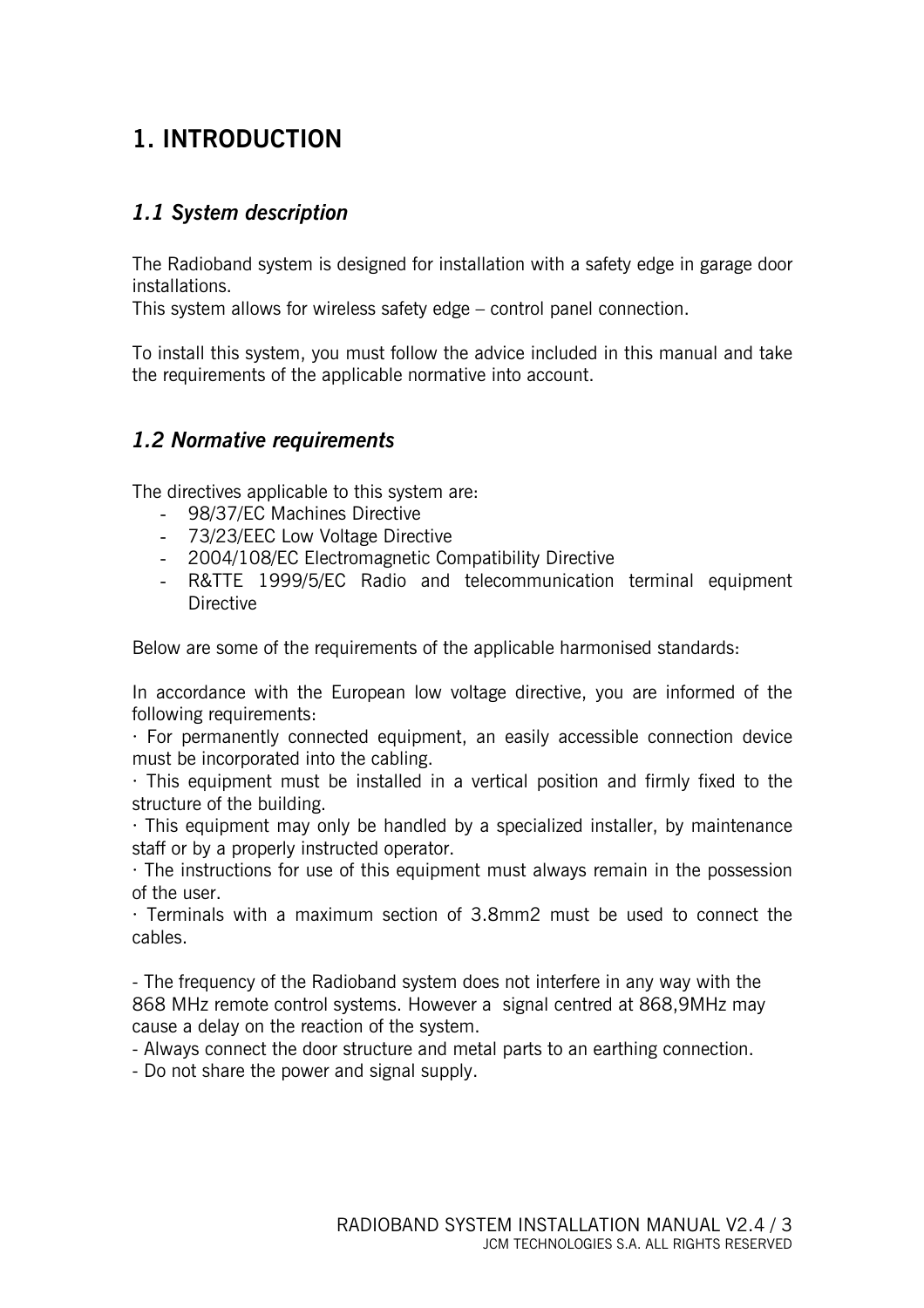The Radioband system is in line with the Machines Directive under EN 954-1, Category 2.

**JCM TECHNOLOGIES. S.A.** declares herewith that the product RADIOBAND/TA, RADIOBAND/TBX, RADIOBAND/RU, RADIOBAND/RC-RCS, complies with the requirements of the 1999/5/ CEE R&TTE Directive, 89/336/EEC Directive on electromagnetic compatibility and 73/23/EEC on low voltage and its subsequent amendment 93/68/EEC, insofar as the product is used correctly.

**This device complies with Part 15 of the FCC Rules.** Operation is subject to the following two conditions: (1) this device may not cause harmful interference, and (2) this device must accept any interference received, including interference that may cause undesired operation.

To comply with FCC rules, adjustment or modifications of this receiver and/or transmitter are prohibited, except for changing the code setting or replacing the battery. THERE ARE NO OTHER USER SERVICEABLE PARTS. Any other changes made, not expressly approved by JCM Technologies, S A could void the user's authority to operate the equipment.

#### **CE DECLARATION OF CONFORMITY**

See website www.motion-line.com

# CE FC TÜV Certified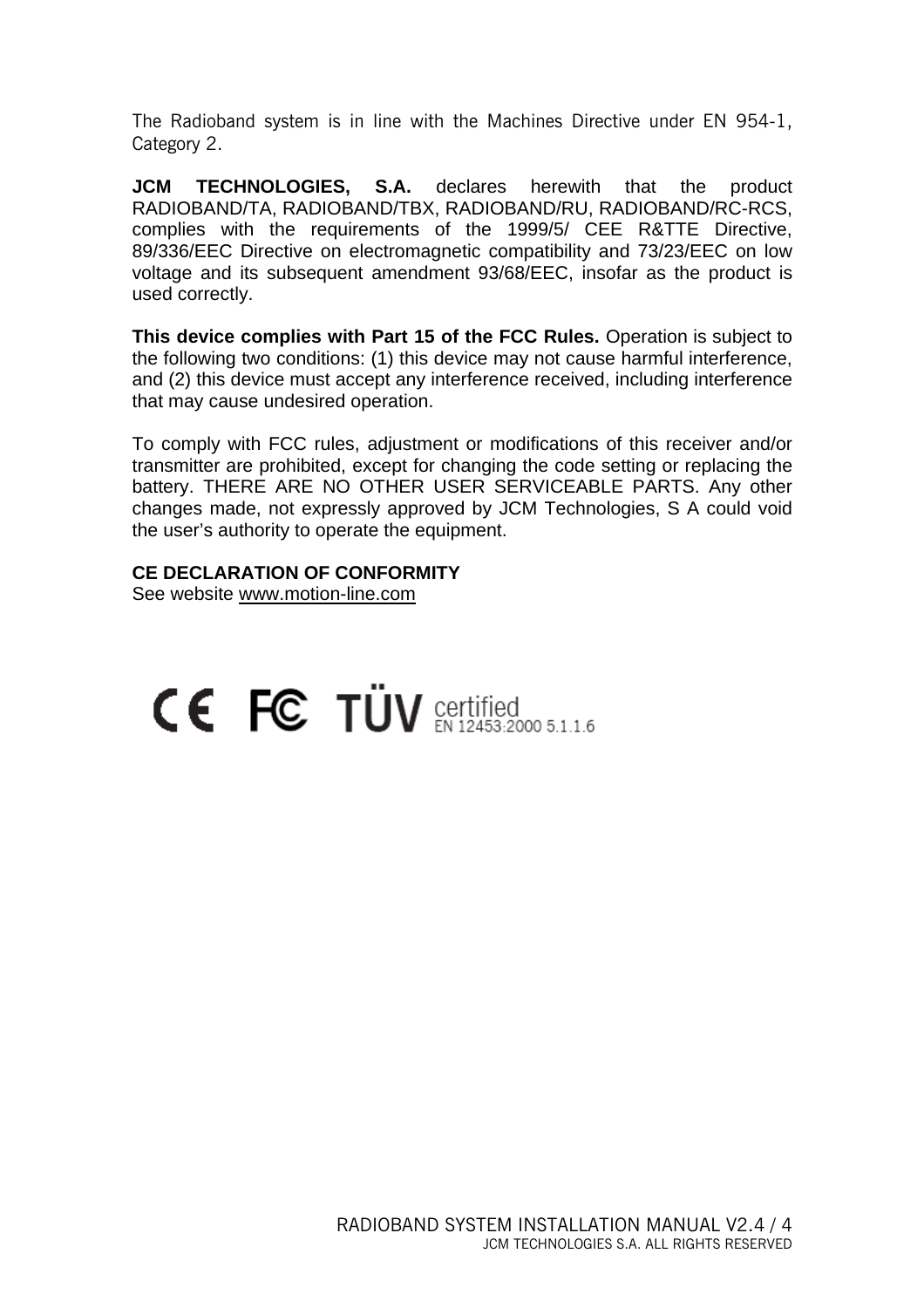# **2. THE SYSTEM**

#### *2.1 RADIOBAND/TA, RADIOBAND/TBX*



|                                     | RADIOBAND/TA                                      | RADIOBAND/TBX |  |
|-------------------------------------|---------------------------------------------------|---------------|--|
| Operating frequency                 | 868.90MHz                                         |               |  |
| Power supply                        | 3V DC (2 x 1.5V LR03 AAA) 3V DC (2 x 1.5V LR6 AA) |               |  |
| Op. consumption                     | 12mA                                              |               |  |
| Radiated power                      | $< 25$ mW                                         |               |  |
| Op. temperature                     | $-20^{\circ}$ C - +55°C                           |               |  |
| Seal                                | IP <sub>65</sub>                                  |               |  |
| <b>Dimensions</b>                   | 85 x 53 x 36mm<br>160 x 53 x 20mm                 |               |  |
| Range (guaranteed)                  | 10 <sub>m</sub>                                   |               |  |
| Battery life (estimated)            | 2 years                                           |               |  |
| Minimum time between two            | 7 min                                             |               |  |
| RADIOBAND/TA or RADIOBAND/TBX       |                                                   |               |  |
| activations (for complying with the |                                                   |               |  |
| R&TTE Directive)                    |                                                   |               |  |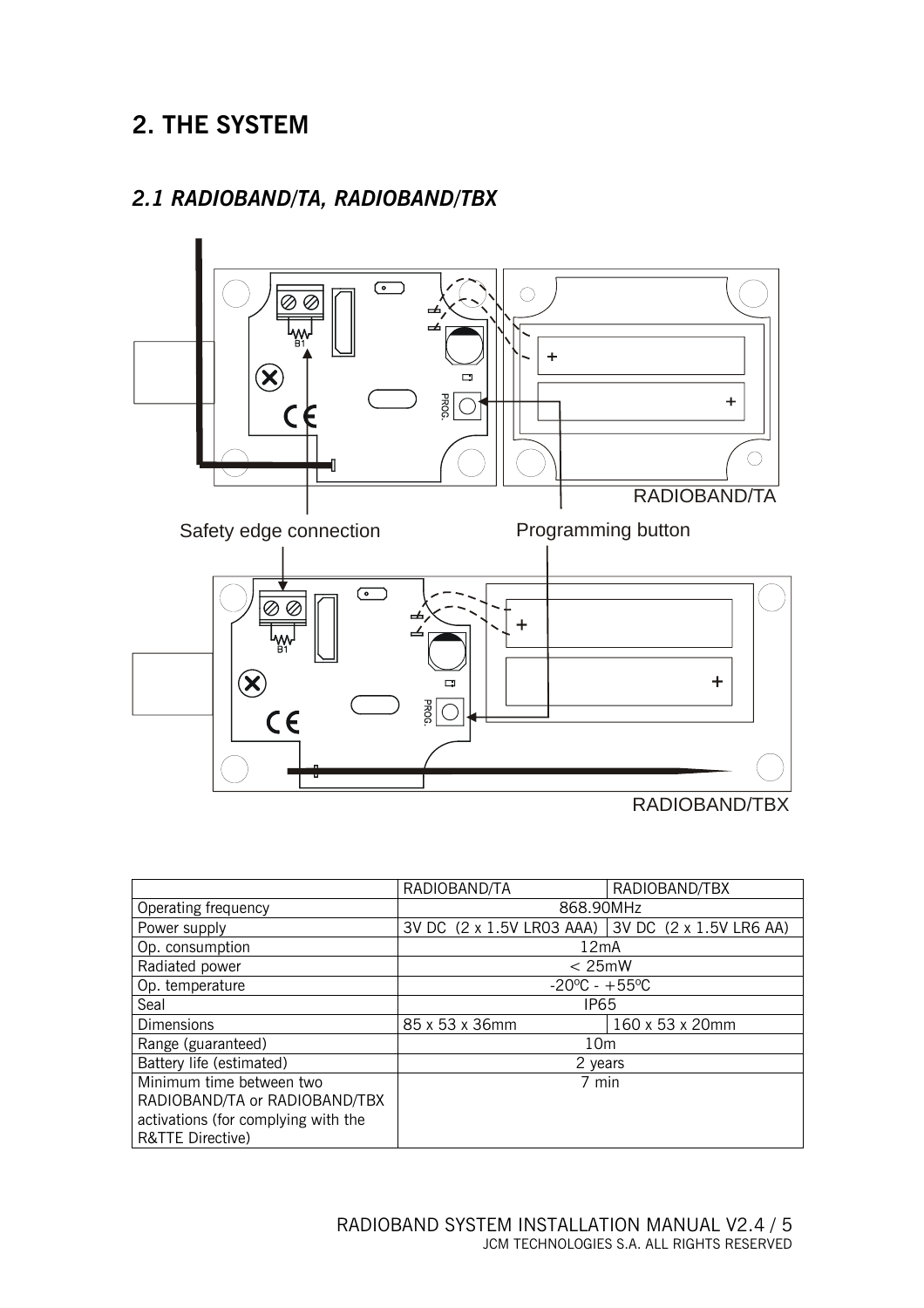#### **INSTALLATION AND CONNECTIONS**

Fix the back of the box to the door. Install the transmitter following the technical manual and avoid placing metallic surfaces between the receiver and the transmitter. Pass the cables through the bottom of the transmitter. Connect a resistive 8K2 safety band directly to terminal B1 and ensure that the safety edge keeps totally waterproof. Fix the front of the transmitter to the back with the screws supplied for the purpose.

N.B.: If a non-resistive element (with a contact normally closed) needs to be connected, the jumper JP4 must be bridged. This application does not comply with safety standard EN 12453 for the use of motorised garage doors, since the connection of the resistive element to the RADIOBAND/TA and RADIOBAND/TBX is not checked.

#### **OPERATION**

The receiver checks that all the programmed bands are working properly. If a band is activated or if there is an error in its operation, the receiver activates the output relay.

#### **PROGRAMMING RADIOBAND/TA, RADIOBAND/TBX**

If the receiver is in programming (see MANUAL PROGRAMMING on page 10 or 16), press the transmitter button to programme it into the receiver.

#### **TRANSMITTER BATTERY LOW INDICATOR (RADIOBAND/TA, RADIOBAND/TBX)**

If the battery of a transmitter programmed into the receiver becomes low, it will give out 4 short signals every 20 seconds. If there is more than one transmitter programmed, the safety band must be activated to check whether the receiver then makes these 4 short signals. If this is the case, the transmitter connected to the activated safety band will be the one with the low battery. Change it.

#### **CHANGING THE BATTERY**

Remove the box cover. The batteries are positioned on the back of the cover. Replace the two used batteries with new ones, taking into account the polarity indicated by the connector. **Check that the new batteries support the same temperature range as those they are replacing.**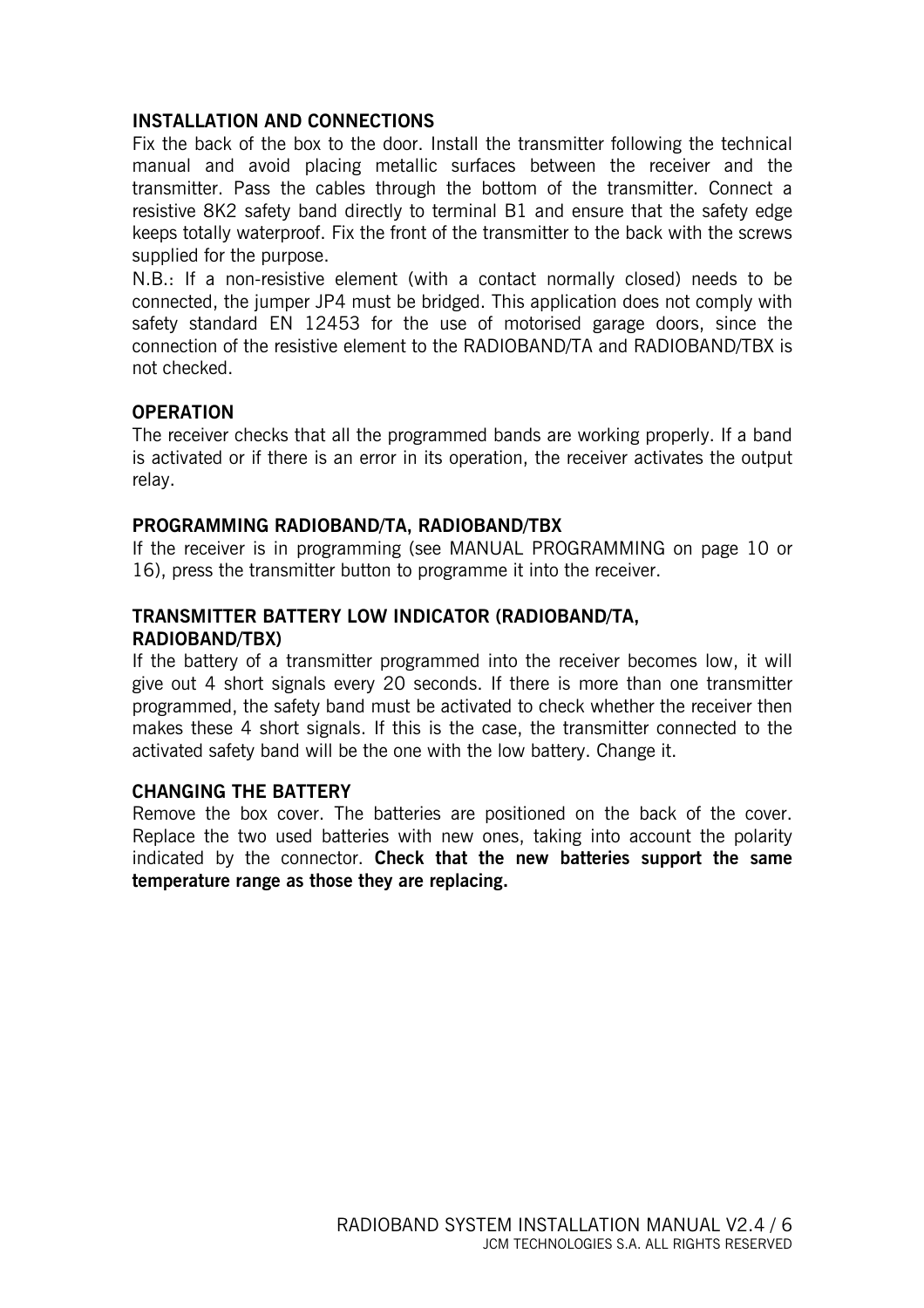#### **INSTALLATION ADVICE**



**\* Once the system has been installed, check it works correctly by enabling the safety edge on the ends of the door.**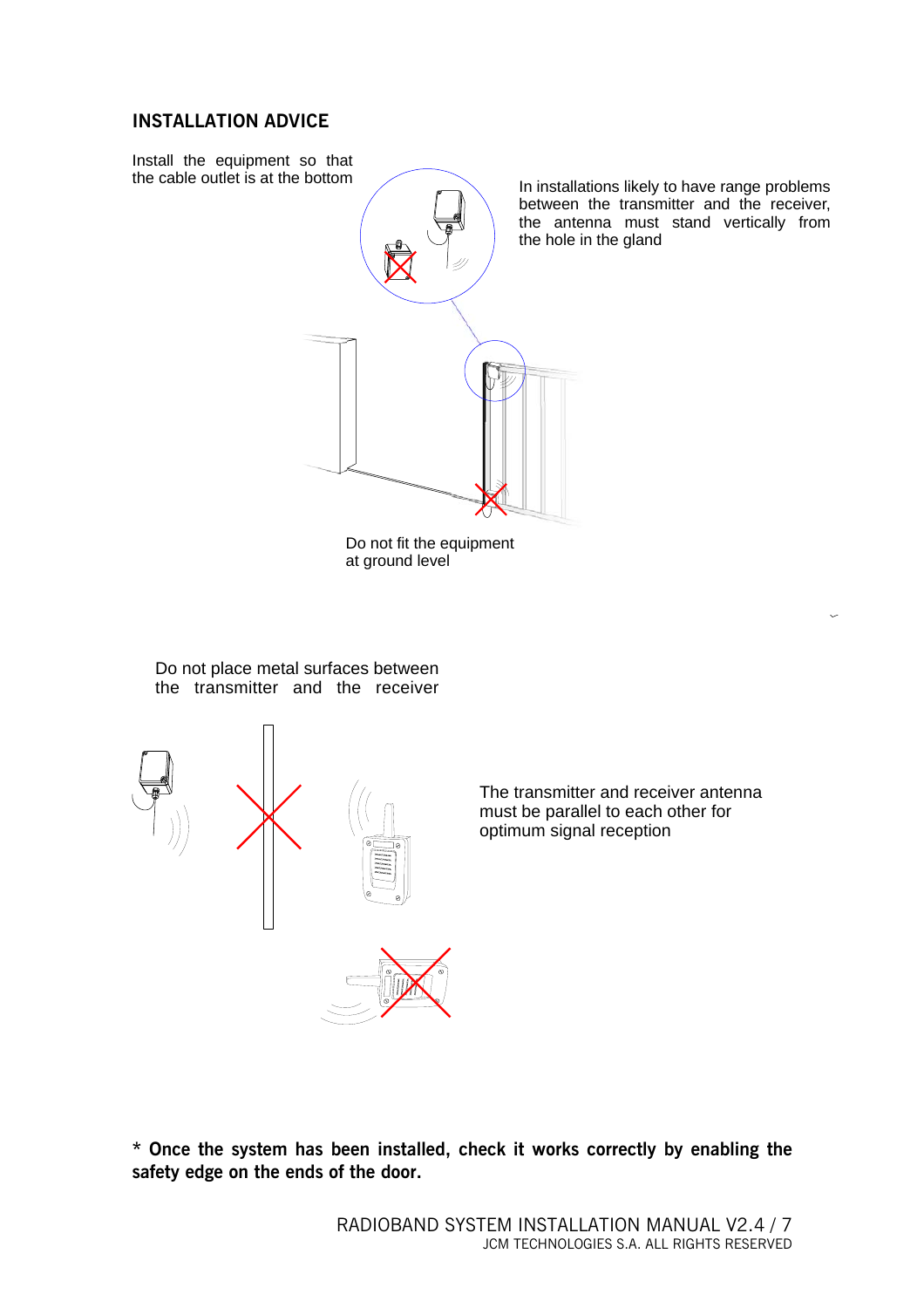#### *2.2 RADIOBAND/RU*



| Frequency             | 868.90MHz                                        |  |
|-----------------------|--------------------------------------------------|--|
| Memory                | 6 RADIOBAND/TA and/or RADIOBAND/TBX (3 on        |  |
|                       | relay $1, 3$ on relay $2)$                       |  |
| Number of relays      | 2 relays                                         |  |
| Power supply          | 12/24V AC/DC                                     |  |
| Power supply range    | 9-35V DC                                         |  |
|                       | 8-28V AC                                         |  |
| Relay contacts        | 1 A                                              |  |
| Consumption: idle/op. | 18mA/80mA                                        |  |
| Self-test input       | 2 0/12/24V AC/DC inputs with selectable polarity |  |
| Power                 | $< 25$ mW                                        |  |
| Op. temperature       | -20 $^{\circ}$ C to +85 $^{\circ}$ C             |  |
| Seal                  | IP54 (with IP65 cable seals)                     |  |
| Box size              | 82 x 190 x 40mm                                  |  |
| Range (guaranteed)    | 10 metres                                        |  |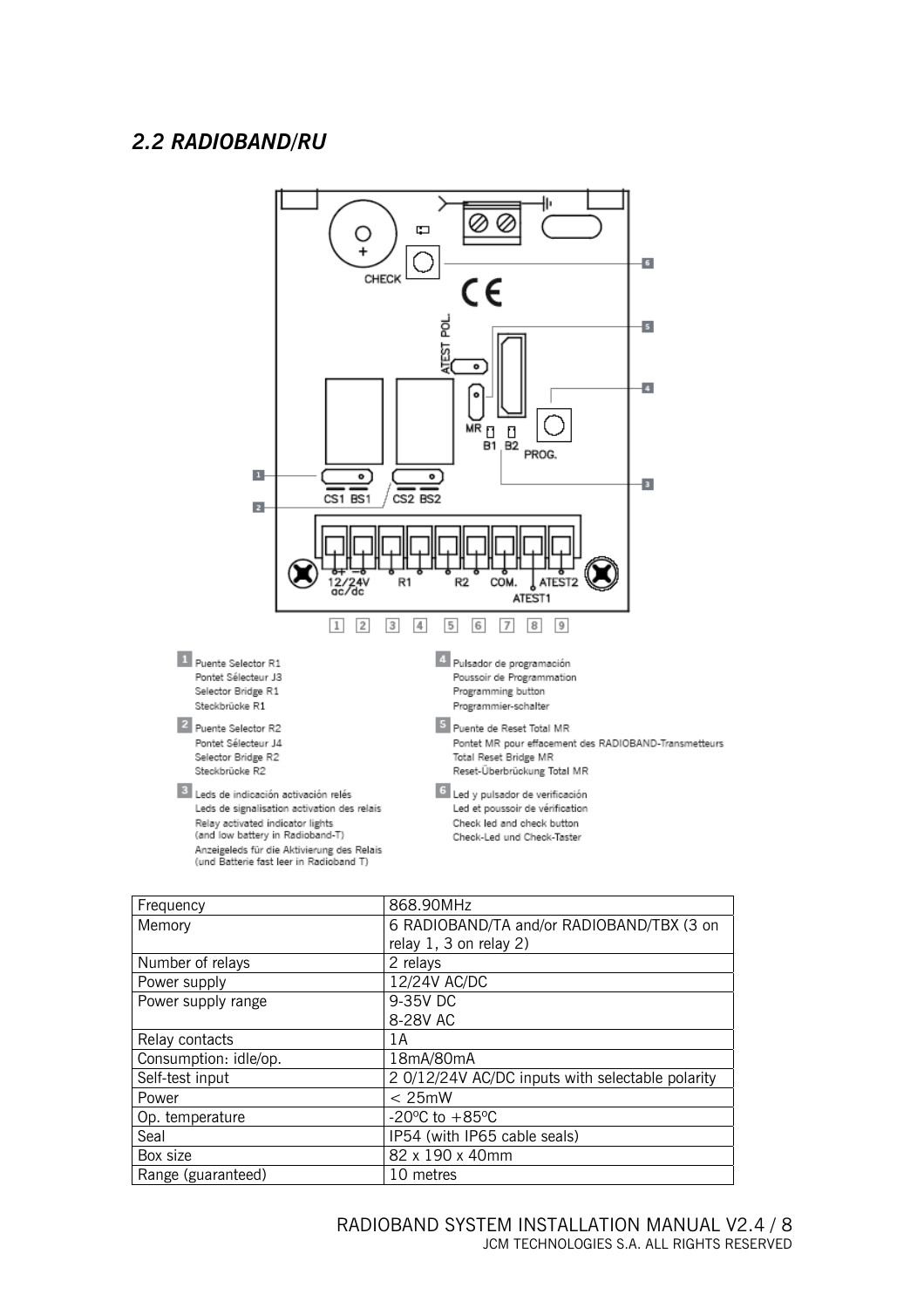#### **INSTALLATION AND CONNECTIONS**

Fix the back of the box to the wall, using the wall plugs and screws supplied. **Install the receiver, close to the door and avoid metal surfaces between the receiver and the transmitter.** Pass the cables through the bottom of the receiver. Connect the power cables to the terminals of the printed circuit, following the indications of the connections diagram. Store RADIOBAND/TA and/or RADIOBAND/TBX. Fix the front of the receiver to the back with the screws supplied for the purpose.

- 1- Power supply 12/24V AC/DC: (+)
- 2- Power supply 12/24V AC/DC (-)

3,4- R1: Connection to the safety band input of the control panel (resistive contact  $8.2k\Omega$ ) with jumper in position BS1 (see CONNECTIONS Figure 1). Or to the control panel safety contact input (NC) with jumper in position CS1 (see CONNECTION Figure 2). 5,6- R2: Connection to a second safety band input of the control panel (resistive contact 8.2kΩ) with jumper in position BS2. Or to the control panel safety contact input (NC) with jumper in position CS2.

- 7- AUTOTEST: Common connection safety self-test (-). See CONNECTIONS Figure 3 and table POLARIZED SELF-TEST.
- 8- AUTOTEST: Self-test connection for R1. See CONNECTIONS Figure 3 and table POLARIZED AUTO-TEST.
- 9- AUTOTEST: Self-test connection for R2. See CONNECTIONS Figure 3 and table POLARIZED AUTO-TEST.

#### **POLARIZED AUTO-TEST**

Check the auto-test output on the control panel, in standby, to see whether the voltage is 0V (inverted test input) or 12/24V AC/DC (positive polarity). The autotest signal of the panel must remain at its maximum for 2 seconds.

|                                                                | Autotest<br>output in<br>standby | Autotest<br>output<br>activated | Polarity<br>type | Jumper<br><b>ATEST POL</b> | ATEST1                 | ATEST2                 |
|----------------------------------------------------------------|----------------------------------|---------------------------------|------------------|----------------------------|------------------------|------------------------|
| Connection to a<br>equipment with<br>autotest                  | 0V                               | 12/24V                          | Positive         | <b>OFF</b>                 | Connecte<br>d*         | Connecte<br>ď*         |
|                                                                | 12/24V                           | 0V                              | inverted         | <b>ON</b>                  | Connecte<br>ď*         | Connecte<br>ď*         |
| Connection to a<br>equipment without<br>autotest <sup>**</sup> |                                  |                                 |                  | <b>OFF</b>                 | <b>No</b><br>connected | <b>No</b><br>connected |

\* N.B.: Only connect the auto-test output to be used.

\*\* Where the auto-test is not used, the system is not checked at the start of the operation, which means that security normative EN 12453 regarding the use of motorised garage doors is, in some cases, not complied with.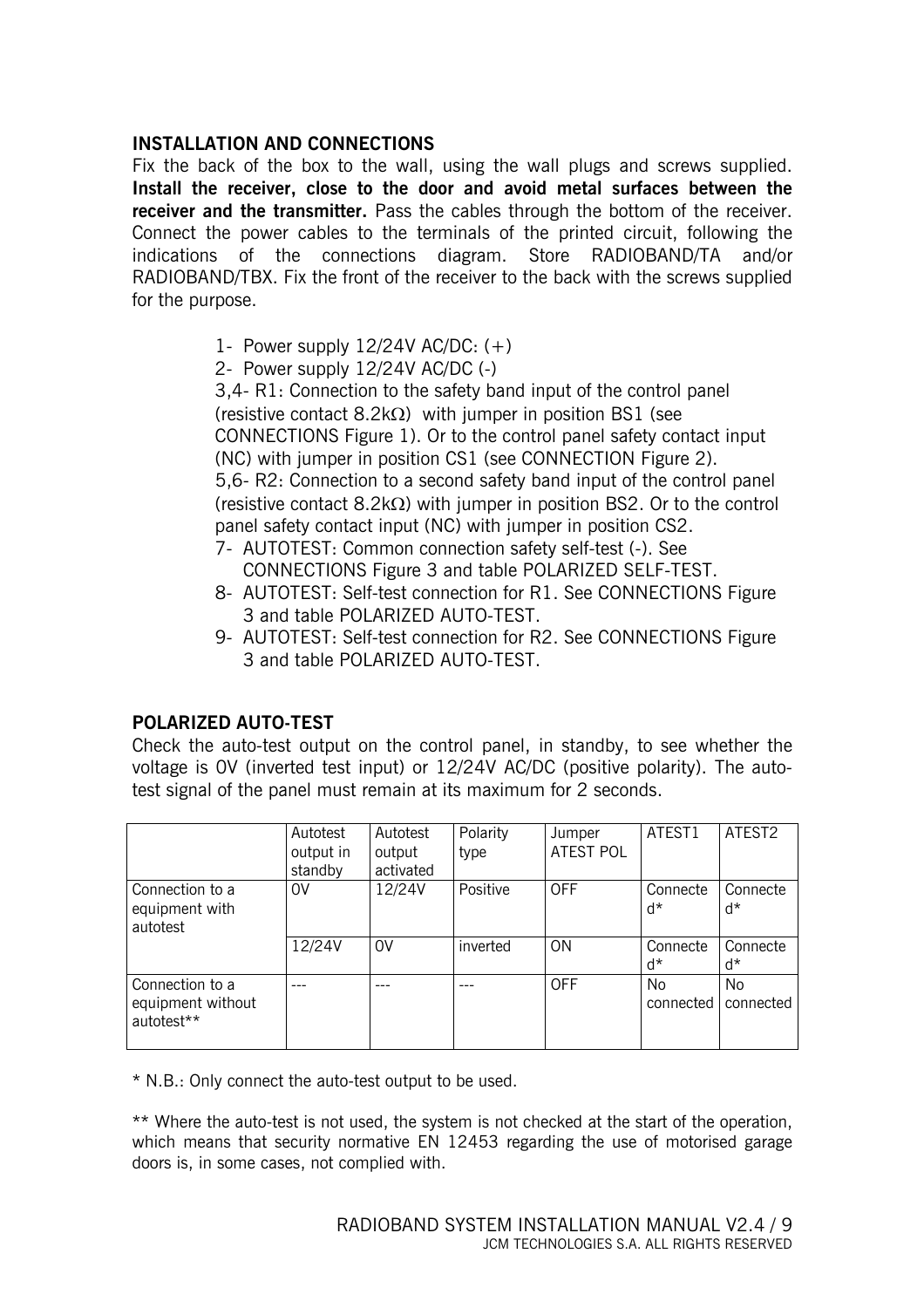#### **LIGHT INDICATORS**

| RADIOBAND/R | In operation                              | In programming                  |
|-------------|-------------------------------------------|---------------------------------|
| U-RC-RCS    |                                           |                                 |
| Relay 1 LED | Normally off.                             | On. Indicates the channel to be |
|             | Indicates the status of the relay output. | programmed.                     |
|             | If R1 is not connected, on.               |                                 |
| Relay 2 LED | Normally off.                             | On. Indicates the channel to be |
|             | Indicates the status of the relay output. | programmed.                     |
|             | If R2 is not connected, on.               |                                 |

#### **OPERATION**

The receiver checks that all the programmed bands are working properly. If a band is activated or if there is an error in its operation, the receiver activates the output relay.

#### **MANUAL PROGRAMMING**

RADIOBAND/RU makes it possible to store 6 RADIOBAND/TAs and/or RADIOBAND/TBXs (3 on Relay 1 and 3 on Relay 2).

Press the receiver programming PROG button for 1s; a sound signal will be heard. The receiver will go into programming the first relay. If the programming button is kept pressed, the receiver will go into programming the second relay, moving cyclically from one really to another. Once the programming relay has been chosen for the transmitter you want to start using, send the programming code by pressing the transmitter. Every time a transmitter is programmed, the receiver will emit a sound signal for 0.5s. If 10 seconds pass without programming, the receiver will go out of programming mode, emitting two 1s sound signals. If, when programming a transmitter, the receiver's memory is full, it will emit 7 sound signals lasting 0.5s and come out of programming.

**Note: For a right operation of the system, the transmitter has to be programmed in one receiver only.** 

**RADIOBAND/TA, RADIOBAND/TBX replacement:** In case you need to replace a RADIOBAND/TA or a RADIOBAND/TBX, it is necessary to reset the system (see TOTAL RESET on next page) and reprogram all RADIOBAND/TA and/or RADIOBAND/TBX used in the installation.

#### **SYSTEM CHECK**

This function has to be used to check the operation and range of all the devices once the installation has been carried out.

Press the receiver's CHECK button for at least 1 second to enter check mode. The indicator light will come on and four beeps will be heard.

Perform a complete door opening and closing manoeuvre. During the system check a beep will be heard every 1,5 seconds.

#### *CORRECT OPERATION OF THE SYSTEM*

If no other acoustic signal is heard on completing the manoeuvre, the system is operating correctly. Either press the CHECK button again or wait 5 minutes and the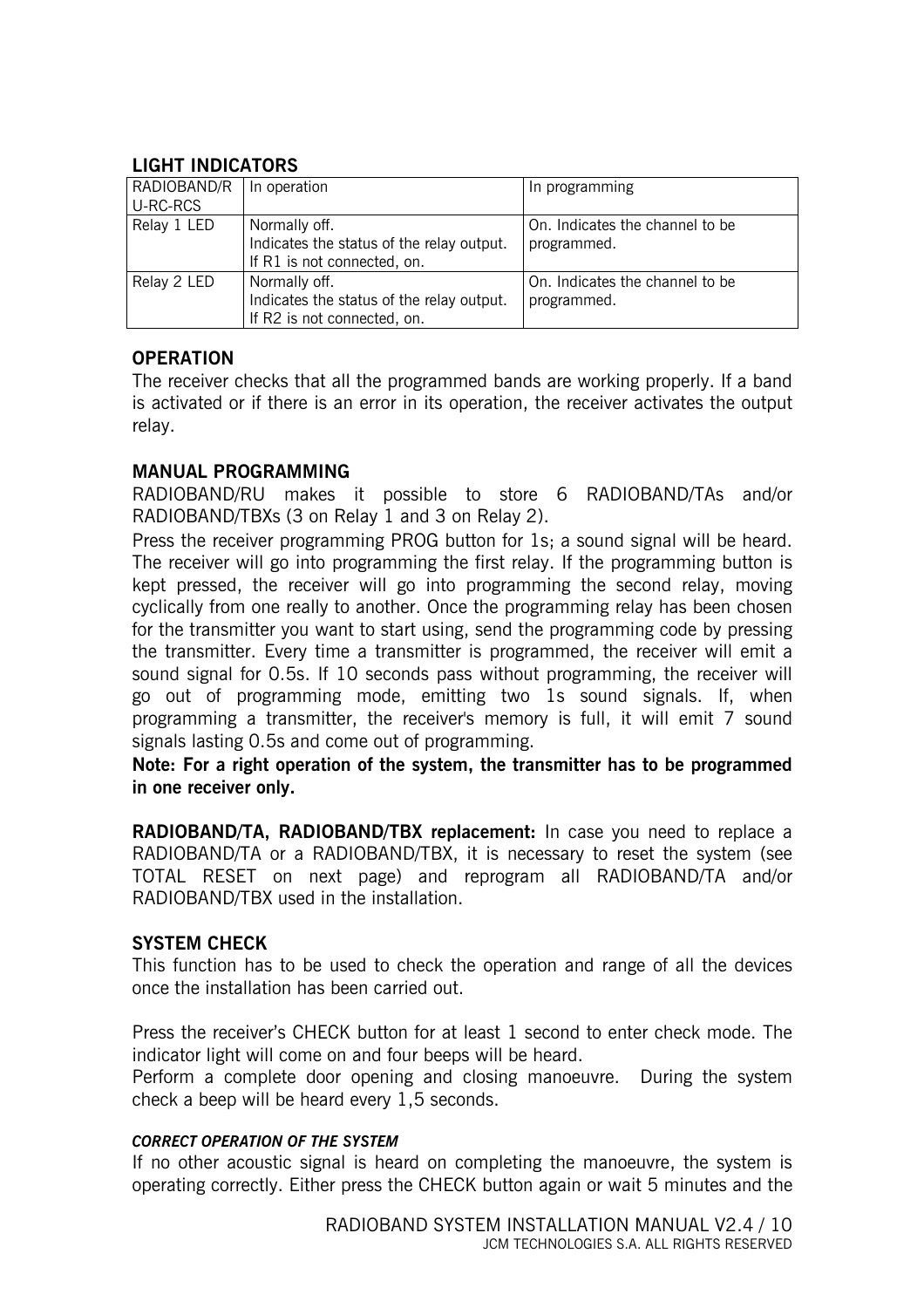RADIOBAND/RU will exit checking automatically, indicating with two beeps that the check has been correct. The check indicator light will go out.

#### *DETECTION OF BAND FAILURE*

If the communication with a RADIOBAND/TA or a RADIOBAND/TBX fails during checking, or the communication is deficient (for instance, too many communication retries or poor coverage), the RADIOBAND/RU emits three consecutive beeps, indicating that an error has occurred. Halt the door manoeuvre and press the safety bands installed to detect what has failed.

- If a single beep is heard on pressing a band, this means that the band is correct.
- If three consecutive beeps are heard on pressing the band, this means that the band has failed.

In this event, it is recommended changing the orientation of the transmitting-receiving aerials or installing an AED-868 or FLAT-868 outdoor aerial to ensure the desired range.

On exiting check mode, seven consecutive beeps will be heard and the indicator light will flash continuously.

Perform another system check until the result is correct.

#### **Signal coverage**

After pressing one of the installed bands, continuous flashes, ranging from 1 to 5, indicate the signal coverage for this band at the time it was pressed.

| Number of check LED | Coverage  | Result of check     |
|---------------------|-----------|---------------------|
| flashes             |           |                     |
|                     | Very weak | <b>Band failure</b> |
|                     | Weak      |                     |
|                     | Normal    | ΩK                  |
|                     | Good      |                     |
|                     | Very good |                     |

#### **TOTAL RESET**

In programming mode, keep the programming PROG button pressed down and make a bridge with the "MR" reset jumper for 3s. The receiver will emit 10 warning sound signals and then more at a faster frequency, indicating that the operation has been carried out. The receiver will stay in programming mode.

If 10 seconds elapse without programming, or if you press the programming button quickly, the receiver will go out of programming mode, emitting two 1s sound signals.

#### **TRANSMITTER BATTERY LOW INDICATOR (RADIOBAND/TA, RADIOBAND/TBX)**

If the battery of a transmitter programmed into the receiver becomes low, it will give out 4 short signals every 20 seconds. If there is more than one transmitter programmed, the safety band must be activated to check whether the receiver then makes these 4 short signals. If this is the case, the transmitter connected to the activated safety band will be the one with the low battery. Change it.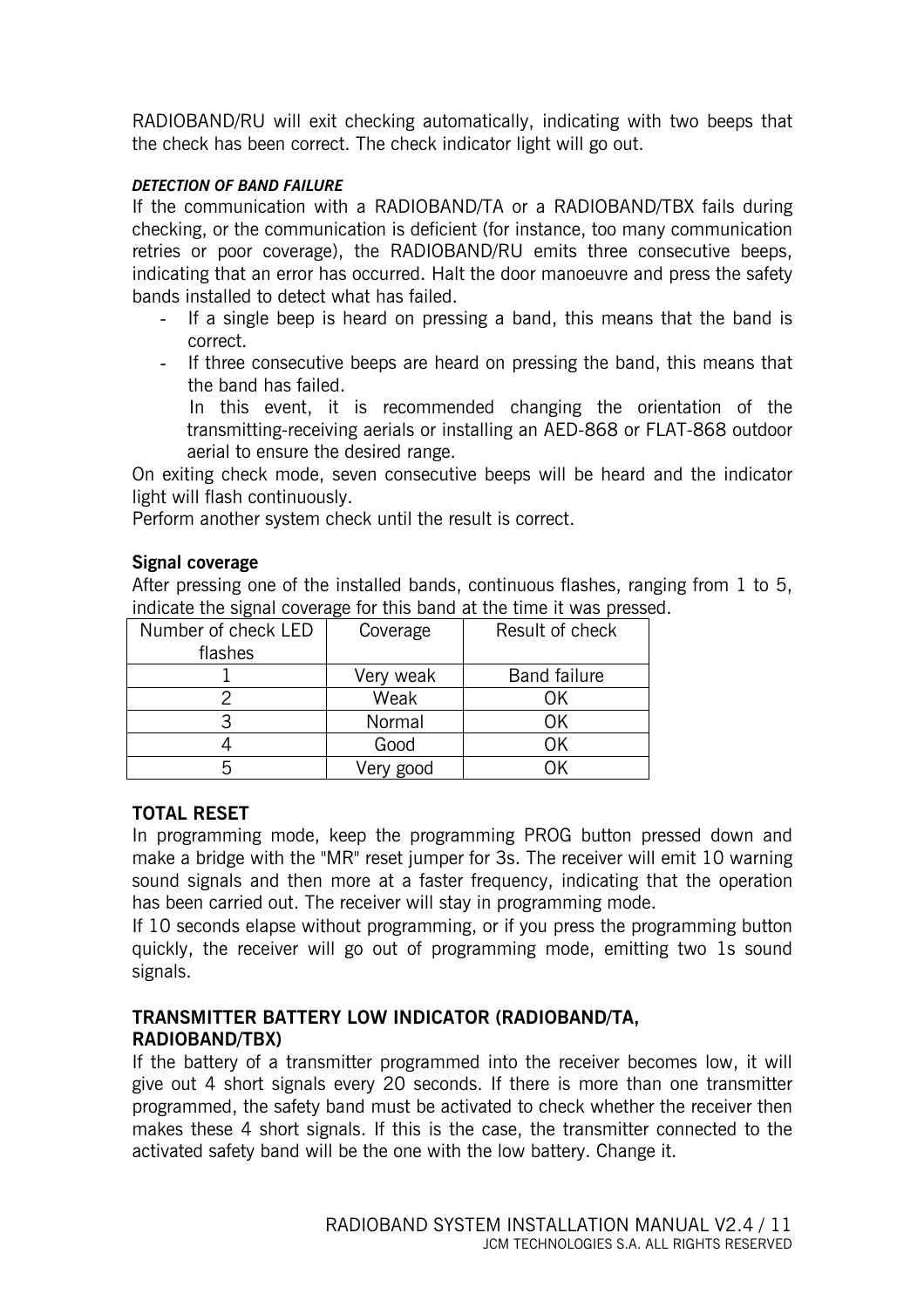#### **INSTALLATION ADVICE**

The transmitter and receiver antenna must be parallel to each other for optimum signal reception



Do not fit the equipment at ground level

Do not place metal surfaces between the transmitter and the receiver





The transmitter and receiver antenna must be parallel to each other for optimum signal reception

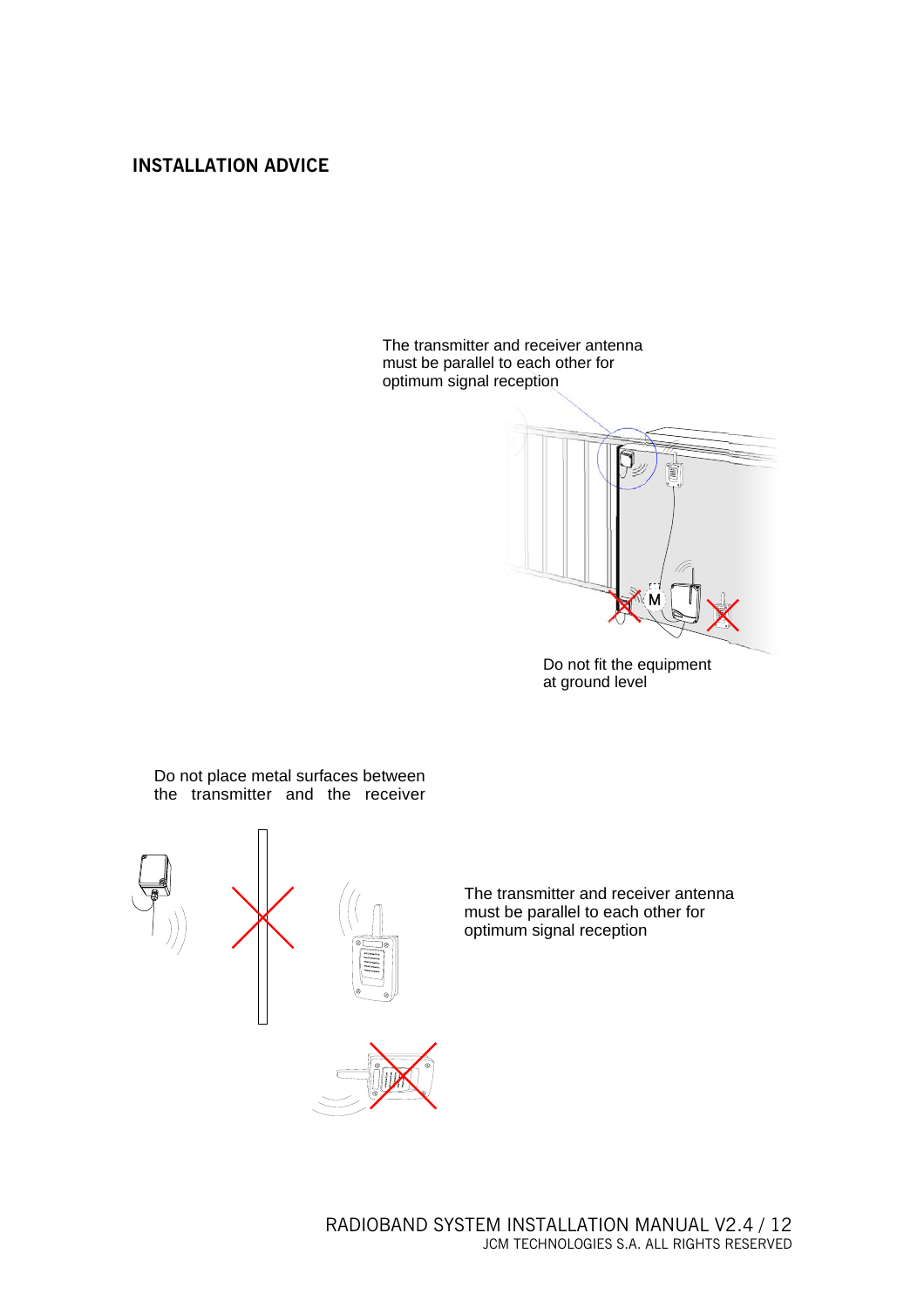**a) Connection to safety edge inlet** 



**CONNECTION TO SAFETY EDGE CONTACT** 

**b) Connection to security contact inlet** 



**CONNECTION TO SECURITY CONTACT**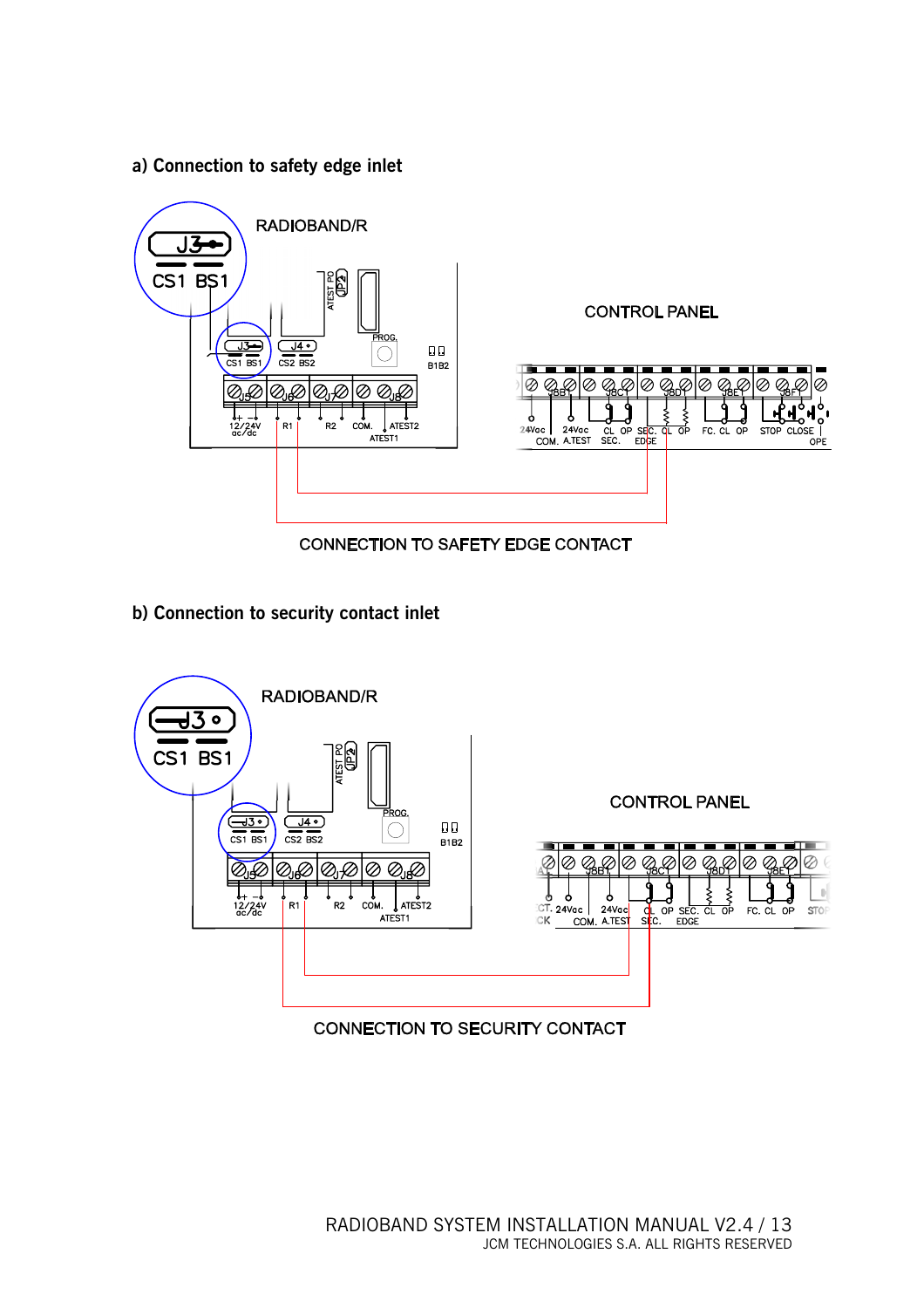#### **c) Auto-test connection with negative polarisation**



**d) Auto-test connection with positive polarisation** 



**\* Once the system has been installed, check it works correctly by enabling the safety edge on the ends of the door.**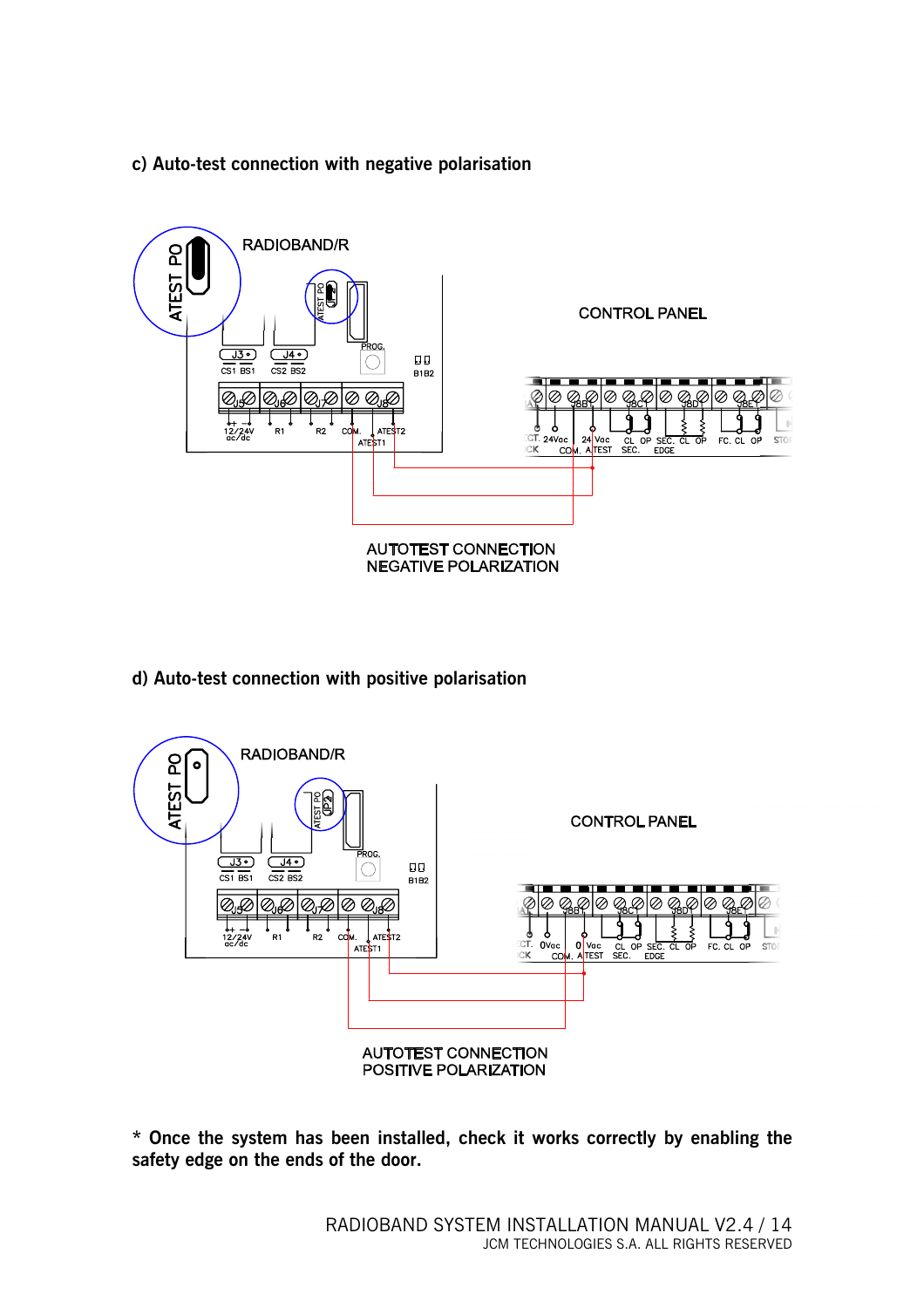#### *2.3 RADIOBAND/RC-RCS*



| Frequency             | 868.90MHz                            |
|-----------------------|--------------------------------------|
| Memory                | 6 RADIOBAND/TA and/or                |
|                       | RADIOBAND/TBX                        |
| Power supply          | pluggable                            |
| Power supply range    |                                      |
| Consumption: idle/op. | 18mA                                 |
| Self-test input       | incorporated                         |
| Power                 | < 25mW                               |
| Op. temperature       | -20 $^{\circ}$ C to +85 $^{\circ}$ C |
| Seal                  | <b>IP20</b>                          |
| Box size              | 50x20x17mm                           |
| Range (guaranteed)    | 10 metres                            |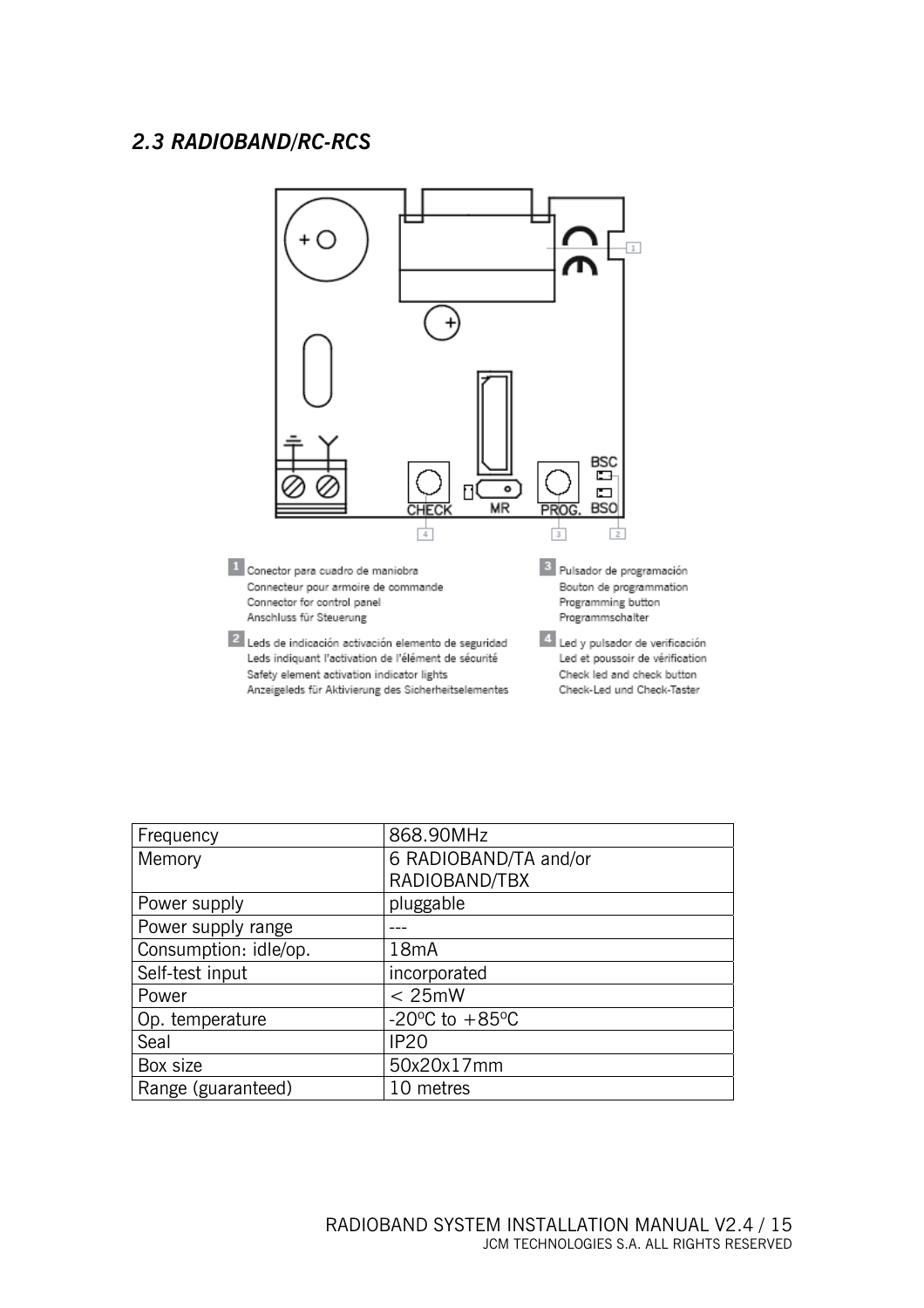#### **INSTALLATION AND CONNECTIONS**

Connection to a control panel using a connector for safety devices.

| RADIOBAND/R | In operation                              | In programming                  |
|-------------|-------------------------------------------|---------------------------------|
| U-RC-RCS    |                                           |                                 |
| Relay 1 LED | Normally off.                             | On. Indicates the channel to be |
|             | Indicates the status of the relay output. | programmed.                     |
|             | If R1 is not connected, on.               |                                 |
| Relay 2 LED | Normally off.                             | On. Indicates the channel to be |
|             | Indicates the status of the relay output. | programmed.                     |
|             | If R2 is not connected, on.               |                                 |

#### **LIGHT INDICATORS**

#### **OPERATION**

The receiver checks that all the programmed bands are working properly. If a band is activated or if there is an error in its operation, the receiver activates the output relay.

#### **MANUAL PROGRAMMING**

RADIOBAND/RC-RCS makes it possible to store 6 RADIOBAND/TAs and/or RADIOBAND/TBXs (3 on Relay 1 and 3 on Relay 2).

Press the receiver programming PROG button for 1s; a sound signal will be heard. The receiver will enter safety band closing programming mode (BSC). If the programming button is kept pressed, the receiver will enter safety band opening programming mode (BSO), moving cyclically from one really to another. Once the programming relay has been chosen for the transmitter you want to start using, send the programming code by pressing the transmitter. Every time a transmitter is programmed, the receiver will emit a sound signal for 0.5s. If 10 seconds pass without programming, the receiver will go out of programming mode, emitting two 1s sound signals. If, when programming a transmitter, the receiver's memory is full, it will emit 7 sound signals lasting 0.5s and come out of programming.

**Note: For a right operation of the system, the transmitter has to be programmed in one receiver only.** 

**RADIOBAND/TA, RADIOBAND/TBX replacement:** In case you need to replace a RADIOBAND/TA or a RADIOBAND/TBX, it is necessary to reset the system (see TOTAL RESET on next page) and reprogram all RADIOBAND/TA and/or RADIOBAND/TBX used in the installation.

#### **SYSTEM CHECK**

This function has to be used to check the operation and range of all the devices once the installation has been carried out.

Press the receiver's CHECK button for at least one second to enter check mode. The indicator light will come on and four beeps will be heard.

Perform a complete door opening and closing manoeuvre. During the system check a beep will be heard every 1,5 seconds.

#### *CORRECT OPERATION OF THE SYSTEM*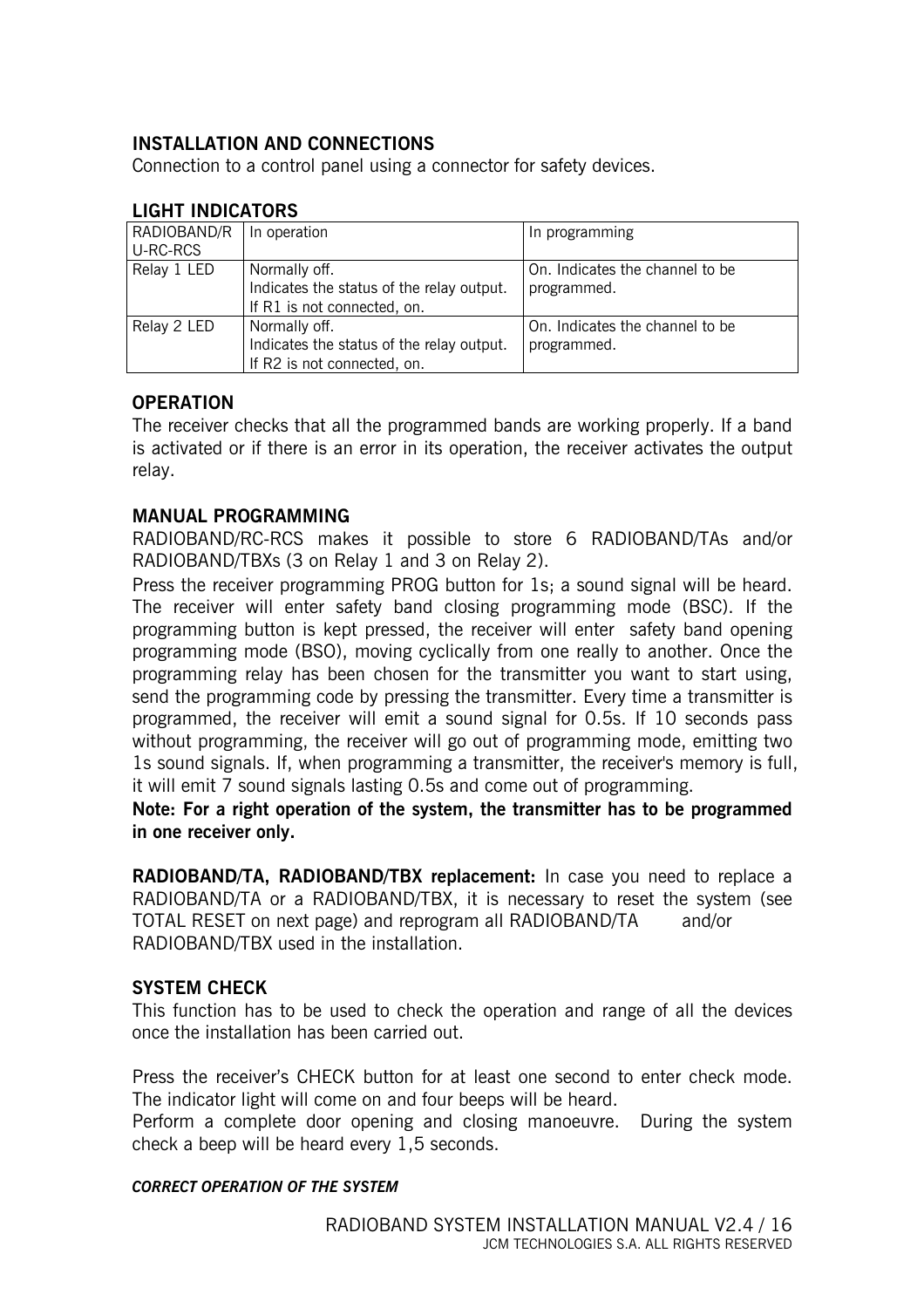If no other acoustic signal is heard on completing the manoeuvre, the system is operating correctly. Either press the CHECK button again or wait 5 minutes and the RADIOBAND/RC-RCS will exit checking automatically, indicating with two beeps that the check has been correct. The check indicator light will go out.

#### *DETECTION OF BAND FAILURE*

If the communication with a RADIOBAND/TA or a RADIOBAND/TBX fails during checking, or the communication is deficient (for instance, too many communication retries or poor coverage), the RADIOBAND/RC-RCS emits three consecutive beeps, indicating that an error has occurred. Halt the door manoeuvre and press the safety bands installed to detect what has failed.

- If a single beep is heard on pressing a band, this means that the band is correct.
- If three consecutive beeps are heard on pressing the band, this means that the band has failed.

In this event, it is recommended changing the orientation of the transmitting-receiving aerials or installing an AED-868 or FLAT-868 outdoor aerial to ensure the desired range.

On exiting check mode, seven consecutive beeps will be heard and the indicator light will flash continuously.

Perform another system check until the result is correct.

#### **Signal coverage**

After pressing one of the installed bands, continuous flashes, ranging from 1 to 5, indicate the signal coverage for this band at the time it was pressed.

| Number of check LED | Coverage  | Result of check     |
|---------------------|-----------|---------------------|
| flashes             |           |                     |
|                     | Very weak | <b>Band failure</b> |
|                     | Weak      | ΩK                  |
|                     | Normal    | ОK                  |
|                     | Good      |                     |
|                     | Very good |                     |

#### **TOTAL RESET**

In programming mode, keep the programming PROG button pressed down and make a bridge with the "MR" reset jumper for 3s. The receiver will emit 10 warning sound signals and then more at a faster frequency, indicating that the operation has been carried out. The receiver will stay in programming mode.

If 10 seconds elapse without programming, or if you press the programming button quickly, the receiver will go out of programming mode, emitting two 1s sound signals.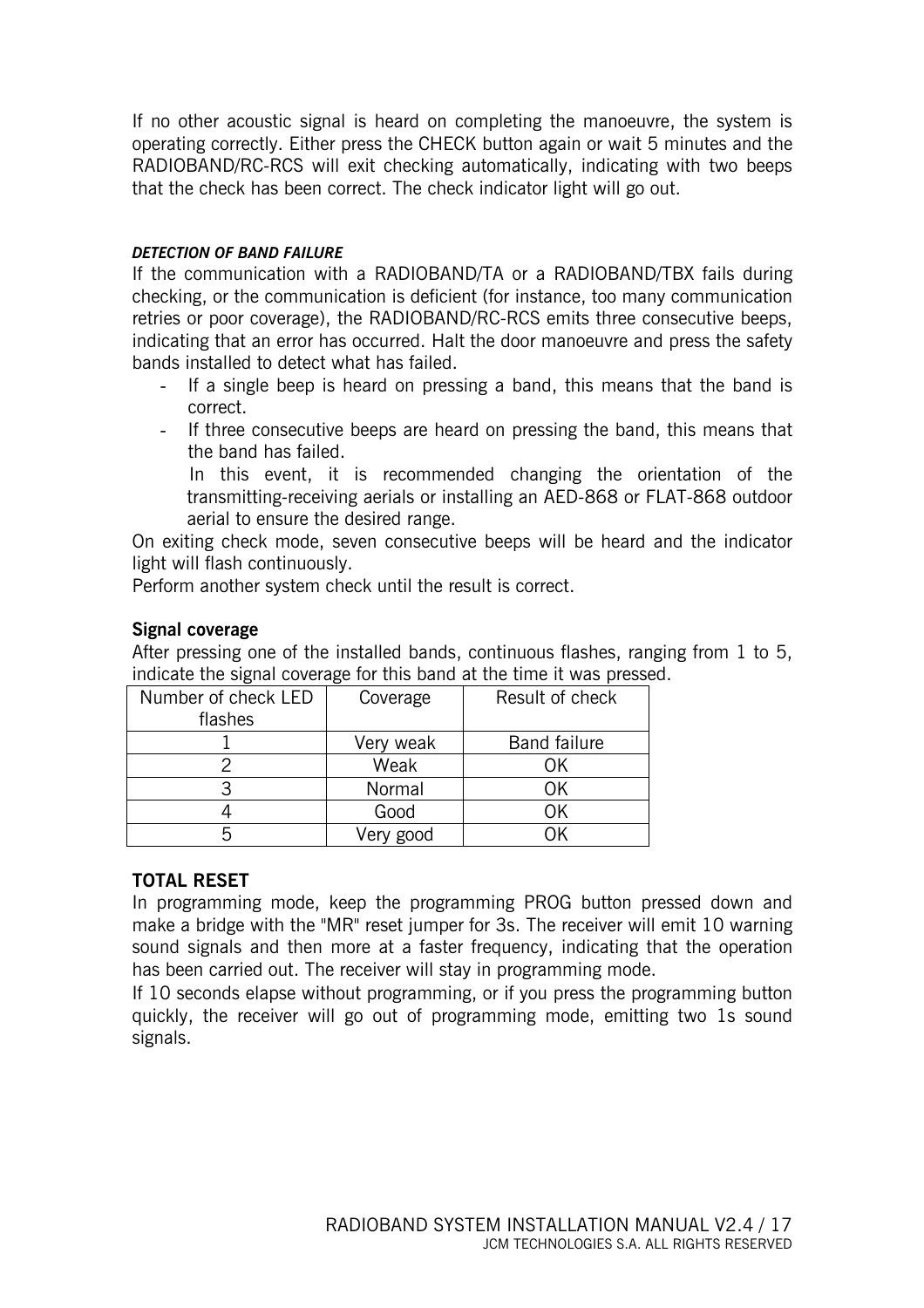#### **INSTALLATION ADVICE**

An AED-868 or FLAT 868 antenna extension to 868 MHz should be installed for greater range.

and vibration, and where no obstacles are and visitation, and where no ossueres are expected between all RADIOBAND antennas. Install the external antenna and its cable at a place where they are protected against damage



Where an antenna extension is not installed, place the receiver card antenna in vertical position



**\* Once the system has been installed, check it works correctly by enabling the safety edge on the ends of the door.**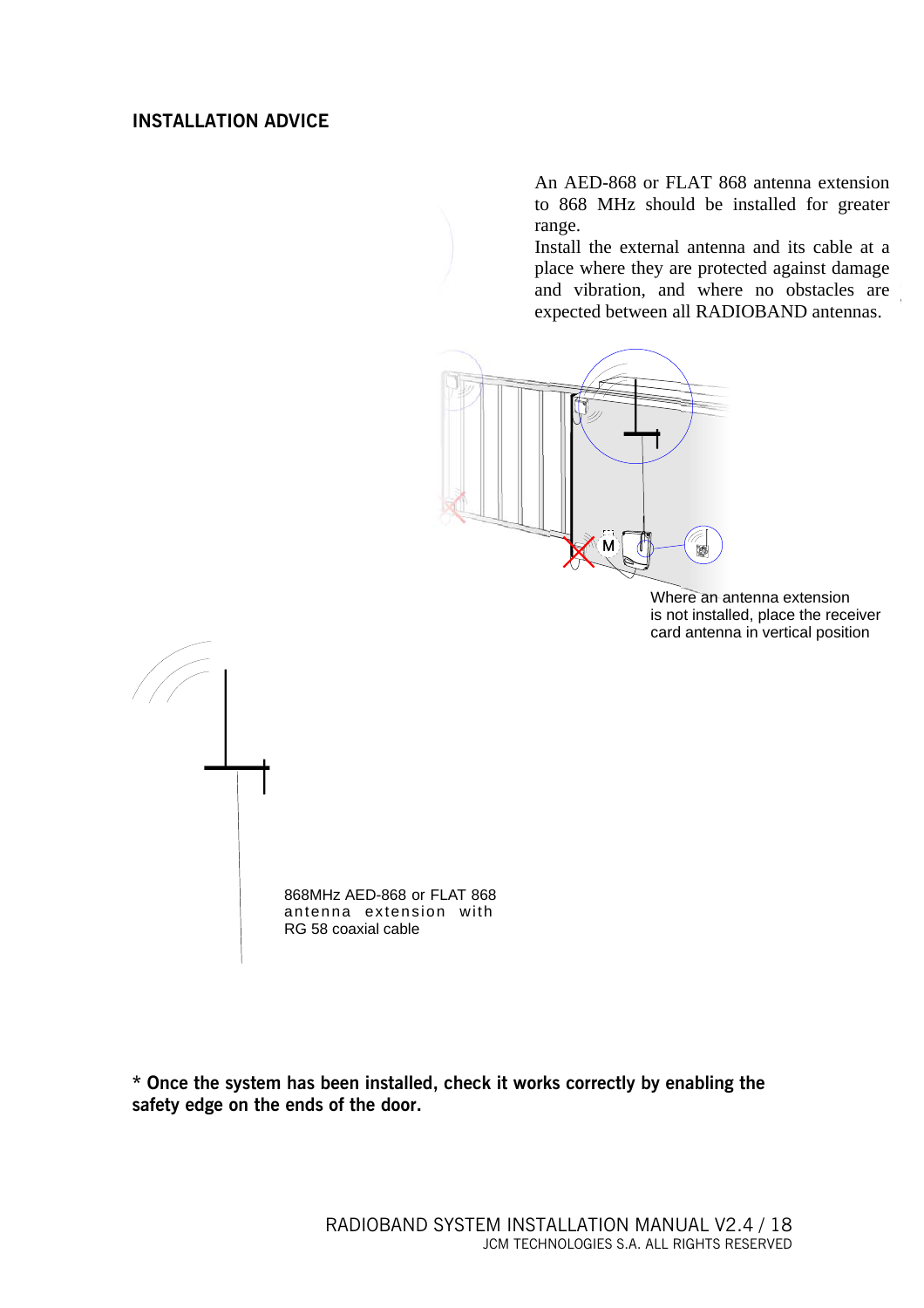# **3. AUTO-TEST FUNCTION**

#### *3.1 AUTO-TEST DESCRIPTION*

Before starting operations, the control panel must check that the entire security system is working correctly. The control panel shall not start Auto-test during a pressed safety edge output.

To make this check, the panel must act on the auto-test signal.

• AUTO-TEST timing correct



• AUTO-TEST timing error



While the auto-test is being run to learn of the status of the RADIOBAND/TA or RADIOBAND/TBX, the RADIOBAND/RU questions the status of the different Safety edges inputs. This process ensures the correct working order of the following parts:

- Safety edge input
- RADIOBAND/TA or RADIOBAND/TBX (1 or several).
- RF Channel (if there is any interference)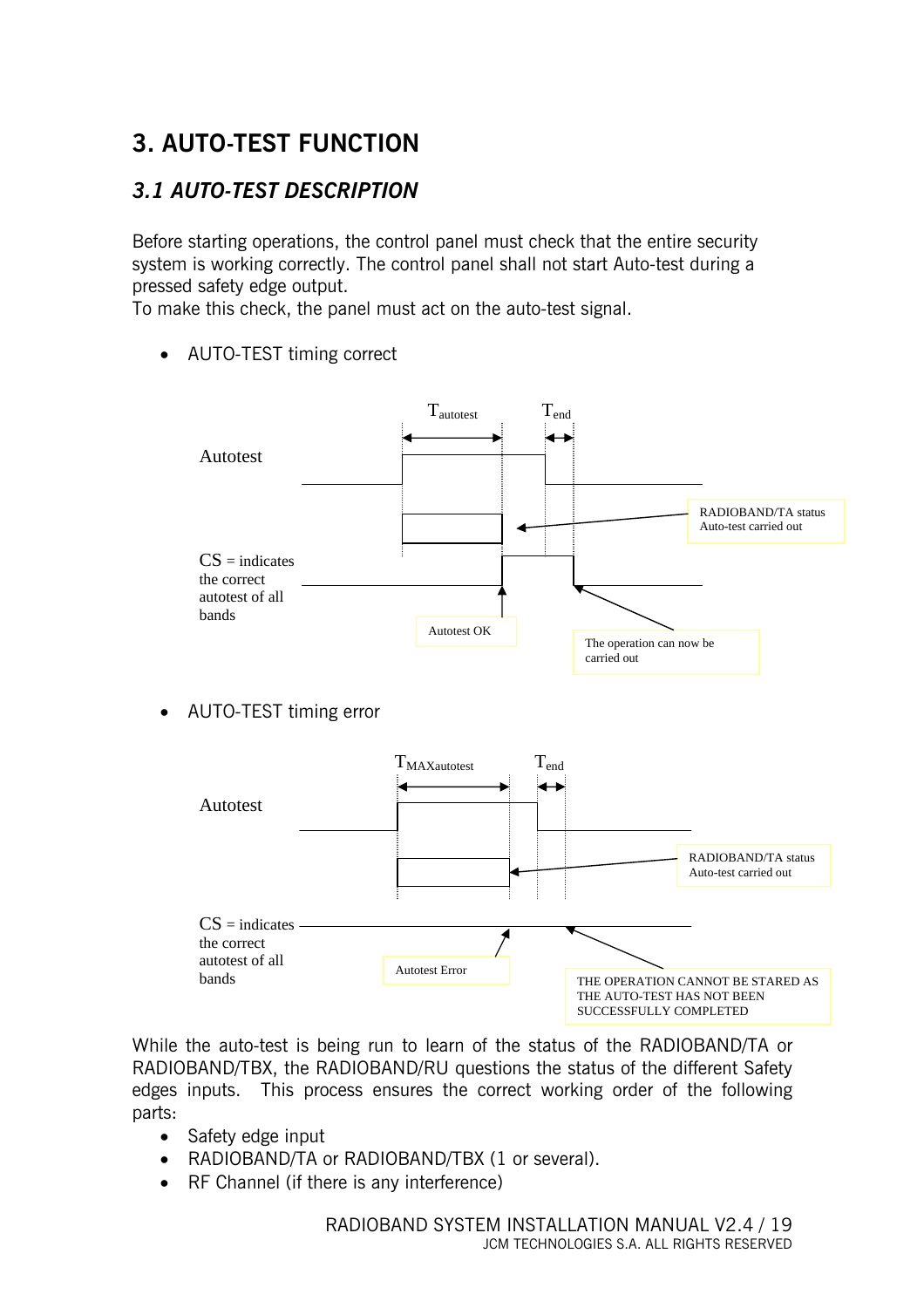• RADIOBAND/RU (control and RF)

Switching off the output relay means that the control status and the correct working order of the RADIOBAND/RU output relay has been checked.

| <b>Description</b> | min   | ' tvpe   | ' max   |
|--------------------|-------|----------|---------|
| Tauto-test         | l Oms |          | ⌒<br>3S |
| $\mathsf{Tend}$    |       | 50<br>ms |         |

#### *3.2 RADIOBAND/RCS CONNECTIONS*



- 1- Not connected
- 2- RB\_S1: Outlet 1 Radioband activation
- 3- Mass
- 4- RB\_S2 Outlet 2 Radioband activation
- 5- 5Vdc power supply
- 6- RB\_AT-1: Inlet 1 Radioband auto-test
- 7- Not connected
- 8- RB\_AT-2: Inlet 2 Radioband auto-test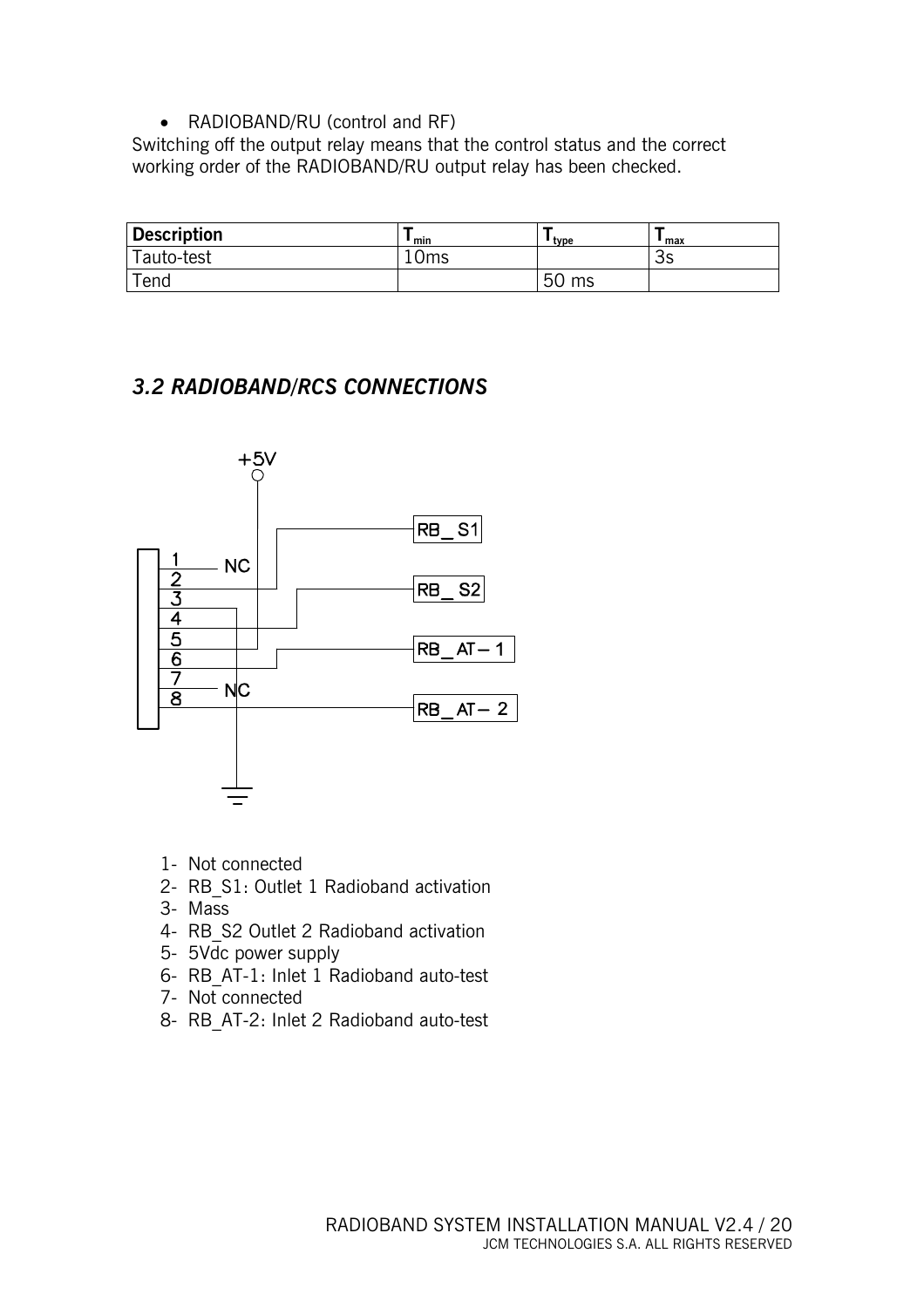### **4. RADIOBAND SYSTEM INSTALLATION RECOMMENDATIONS**

*4.1 Installation on roller door with control panel and RADIOBAND/RU.* 



*4.2 Installation on two-leafed swing door with control panel and RADIOBAND/RC-RCS.* 

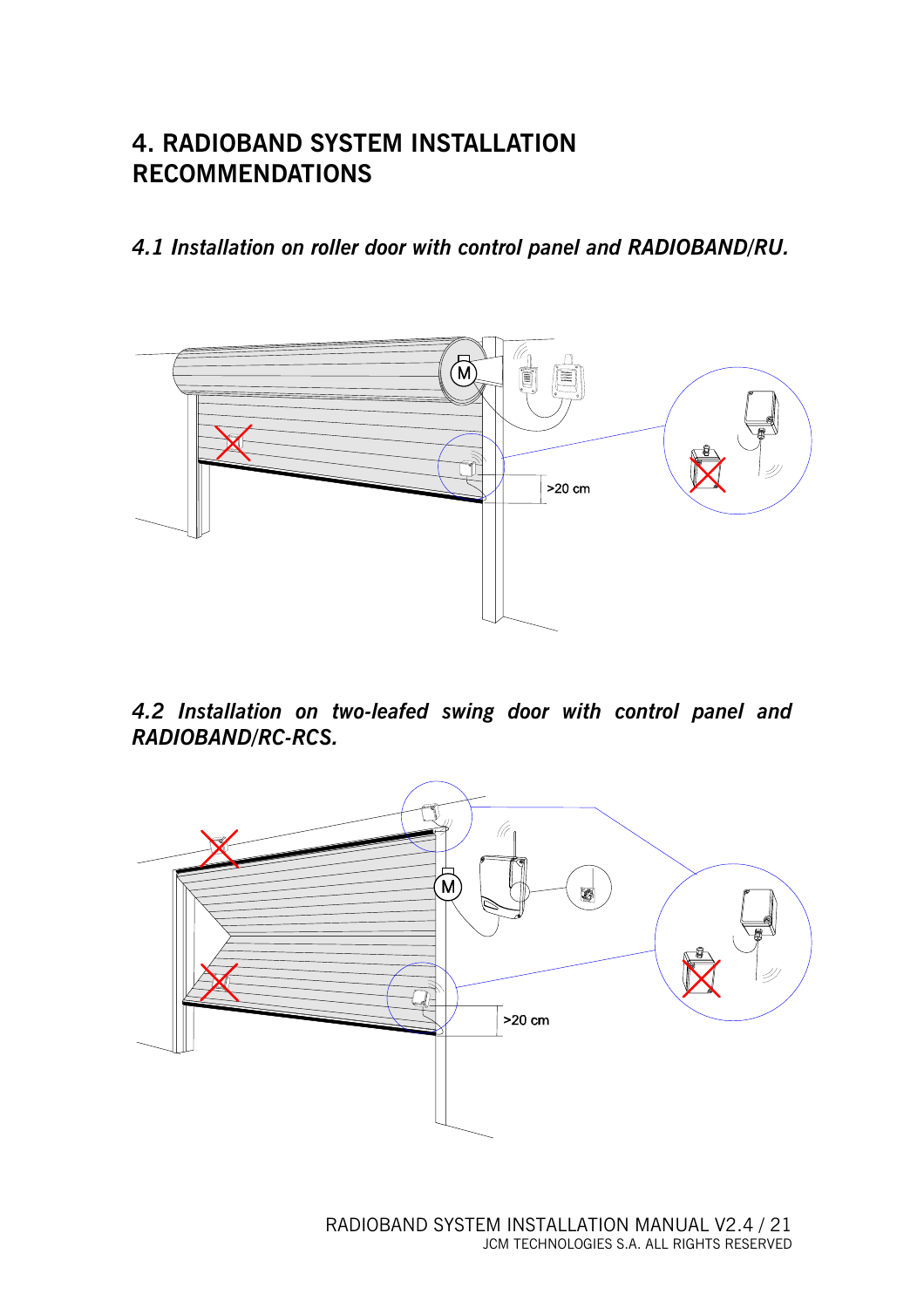*4.3 Installation on horizontal sectional door with control panel and RADIOBAND/RU.* 



*4.4. Installation on angled sectional door with control panel and RADIOBAND/RU.* 

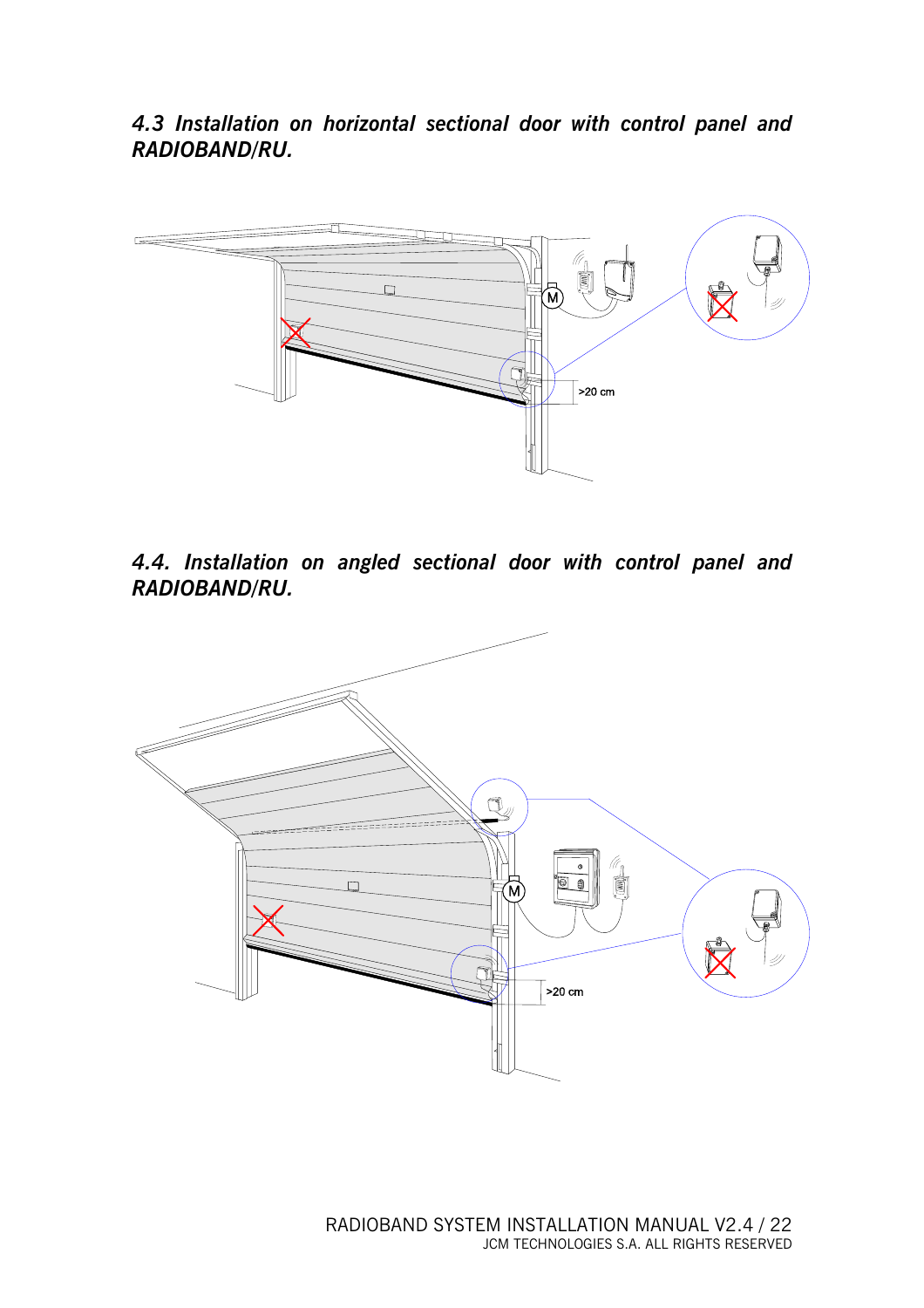*4.5 Installation on stackable sectional door with control panel and RADIOBAND/RU.* 



*4.6 Installation on one-leafed residential folding door with control panel with RADIOBAND/RC-RCS card connector.* 

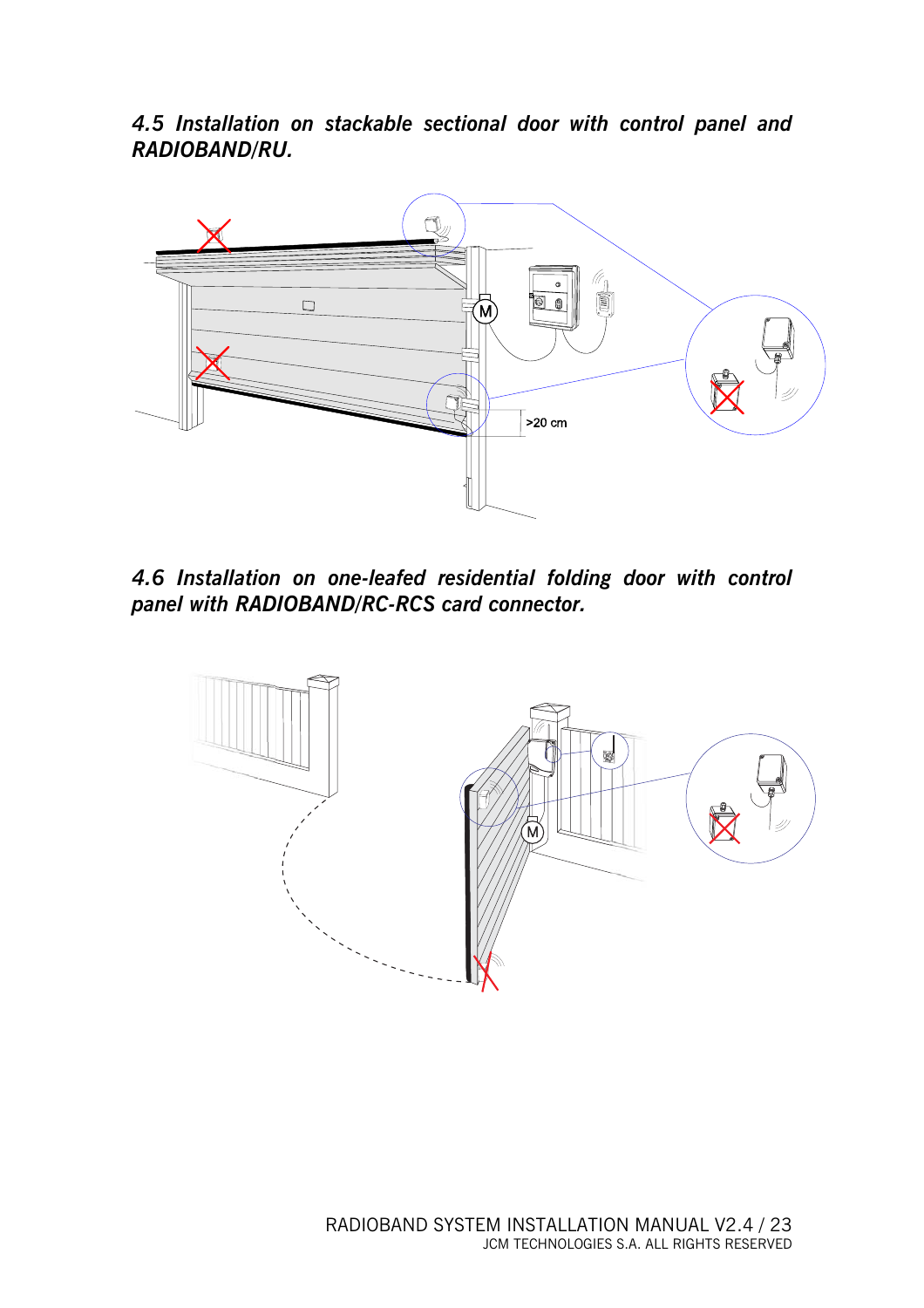*4.7 Installation on one-leafed folding door for communities with control panel and RADIOBAND/RU.* 



*4.8 Installation on one-leafed sliding door with control panel and RADIOBAND/RU.* 

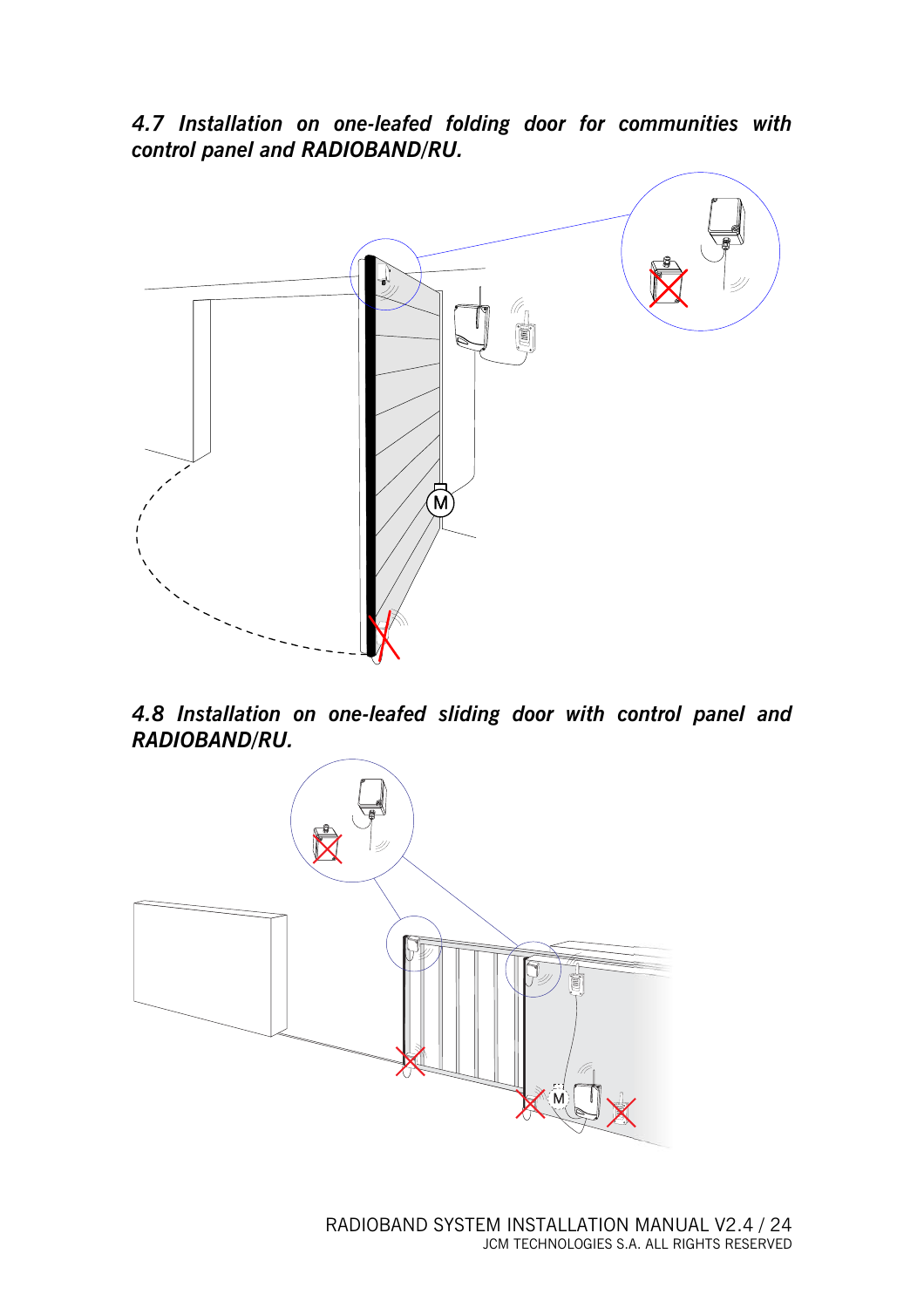*4.9 Installation on sliding door with control panel and RADIOBAND/RC-RCS card connector.* 



*4.10 Installation on guillotine door with control panel and RADIOBAND/RU.* 

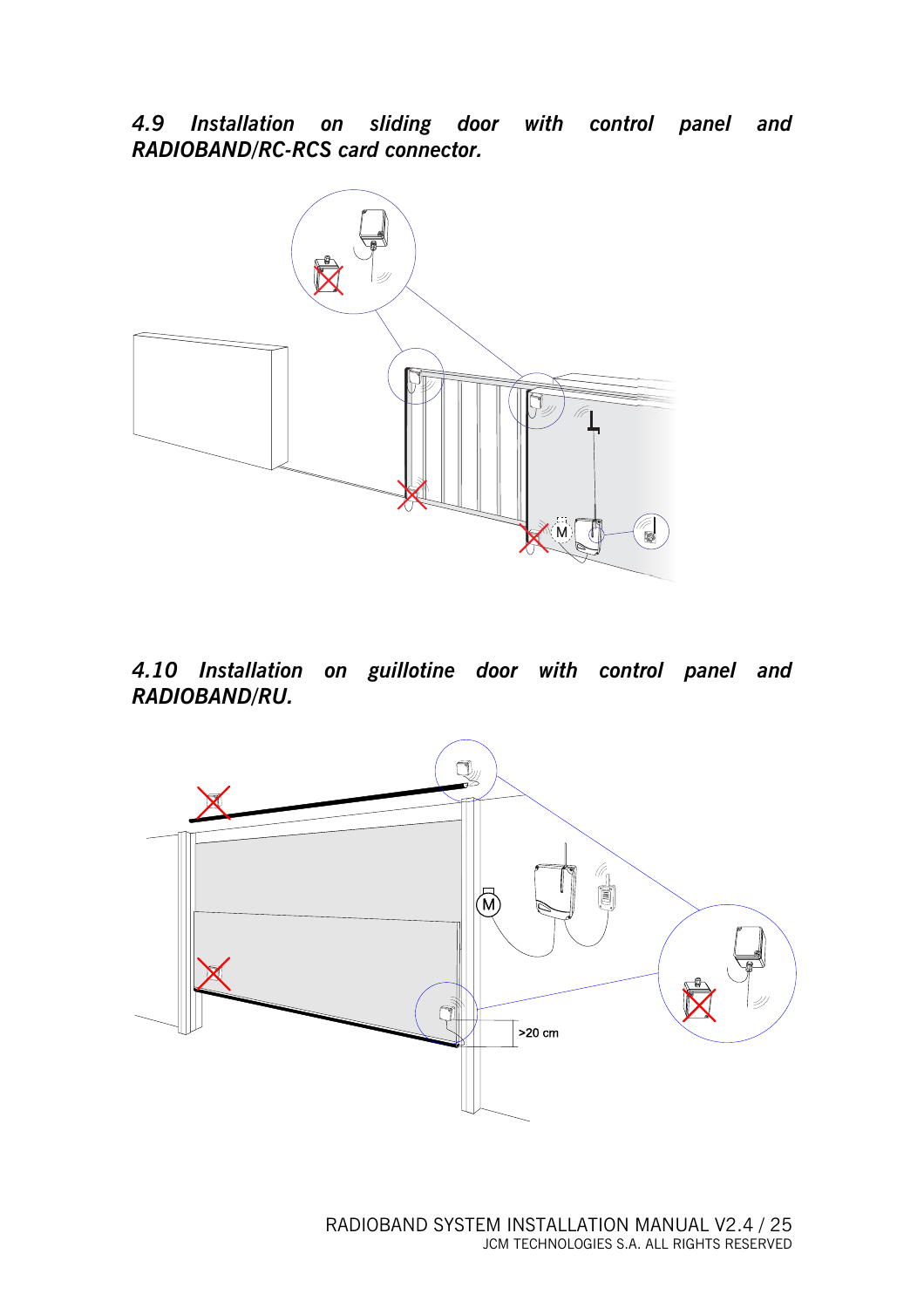## **5. JCM CONTROL PANEL DIAGRAM FOR CONNECTION TO THE RADIOBAND SYSTEM**

| <b>SINGLE-PHASE PANELS</b> |                              |                                                                       |                                                                                                                                                                                                                                                                                                                          |                                                   |
|----------------------------|------------------------------|-----------------------------------------------------------------------|--------------------------------------------------------------------------------------------------------------------------------------------------------------------------------------------------------------------------------------------------------------------------------------------------------------------------|---------------------------------------------------|
|                            | <b>JCM Control</b><br>panels | Applications                                                          | Description                                                                                                                                                                                                                                                                                                              | <b>Compatibility with</b><br>Radioband system     |
|                            | START-EU                     | Roller for<br>residential and<br>commercial<br>use                    | Semi-automatic<br>operations. 433 or<br>868 MHz radio card<br>connection. Start<br>button and safety<br>edge connection.                                                                                                                                                                                                 | <b>RADIOBAND/RU with</b><br>external power supply |
|                            | RESIDENT+DCS                 | Roller for<br>residential use                                         | Semi-automatic and<br>automatic operations.<br>Built-in 433 MHz<br>receiver. Start/stop<br>button connection,<br>limit switches and<br>security contact on<br>close. Possible to<br>connect the TBAND<br>card. 24Vac outlet<br>Garage light contact                                                                      | RADIOBAND/RU                                      |
|                            | ROLLER-<br><b>MOTION</b>     | Roller for<br>residential and<br>commercial<br>use                    | "Dead-man"<br>operations (using GO-<br><b>BUTTON or GO-</b><br>SWITCH), semi-<br>automatic. Built-in<br>868 MHz receiver.<br>Start button<br>and safety edge<br>connection.                                                                                                                                              | RADIOBAND/RU with<br>external power supply        |
|                            | <b>BASIC-EU</b>              | Sliding for<br>residential and<br>community use                       | Semi-automatic and<br>automatic operations.<br>433 or 868 MHz<br>radio card connector.<br>Start, pedestrian and<br>stop button<br>connection. Limit<br>switch, safety edge<br>and security contact<br>connection. Garage<br>light contact 12Vdc<br>outlet                                                                | RADIOBAND/RU                                      |
|                            | MAIN-1T-EU                   | Swing, folding<br>and sliding for<br>residential and<br>community use | Semi-automatic and<br>automatic operations.<br>433 or 868 MHz<br>radio card connector.<br>Start and stop button<br>connection. Limit<br>switch,<br>safety edge and<br>security contact<br>connection. Traffic<br>light or signal card<br>connector.<br>Garage light contact<br>24Vac outlet Electro-<br>lock connection. | RADIOBAND/RU                                      |
|                            | MAIN-2T-EU                   | Same as<br>MAIN-1T-EU                                                 | Same as MAIN-1T-EU<br>for 2 motors                                                                                                                                                                                                                                                                                       | RADIOBAND/RU                                      |

 RADIOBAND SYSTEM INSTALLATION MANUAL V2.4 / 26 JCM TECHNOLOGIES S.A. ALL RIGHTS RESERVED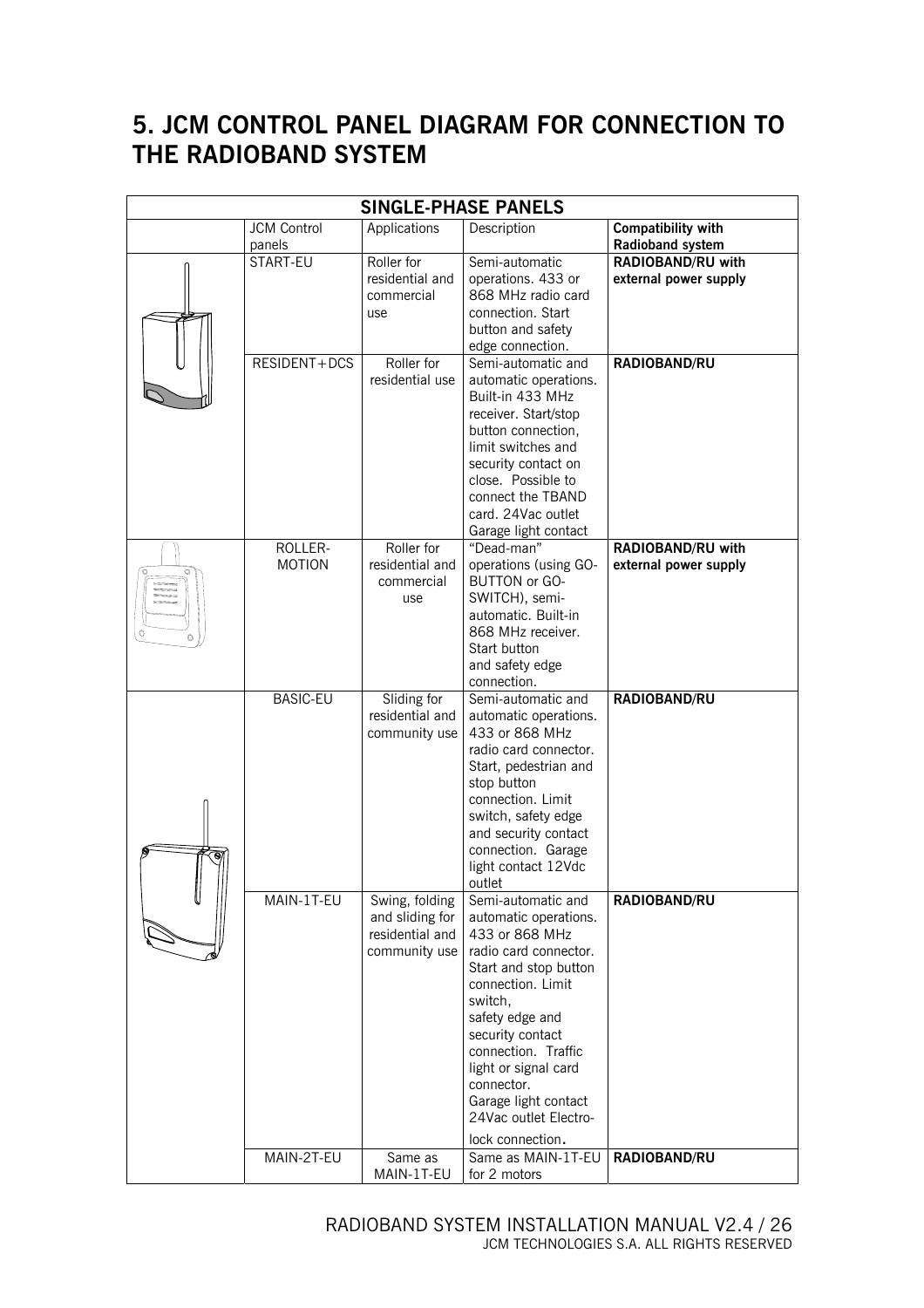| <b>ADVANCE</b>                           | Swing, folding<br>and sliding for<br>residential and<br>intensive use.                                 | Semi-automatic and<br>automatic operations.<br>Digital programming.<br>Gentle stop.<br>RADIOBAND and<br>other force limiting<br>device (FORCELIMIT<br>and T-HALL)<br>connector. 433 or<br>868 MHz card<br>connector, Start and<br>stop button<br>connection. Limit<br>switch.<br>Limit switch, safety<br>edge and security<br>contact connection.<br>Electro-lock<br>connection. Traffic<br>light card or signal<br>card connector.<br>Garage light contact<br>24Vac outlet Auto-<br>test outlet. | RADIOBAND/RC or<br>RADIOBAND/RU with<br>negative polarisation auto-<br>test function |
|------------------------------------------|--------------------------------------------------------------------------------------------------------|---------------------------------------------------------------------------------------------------------------------------------------------------------------------------------------------------------------------------------------------------------------------------------------------------------------------------------------------------------------------------------------------------------------------------------------------------------------------------------------------------|--------------------------------------------------------------------------------------|
| STANDARD-1T-<br>EU<br>STANDARD-2T-<br>EU | Swing, folding<br>and sliding for<br>residential and<br>community use<br>Same as<br>STANDARD-<br>1T-EU | Semi-automatic and<br>automatic operations.<br>Gentle stop. 433 or<br>868 MHz radio card<br>connector. Start,<br>pedestrian, stop, open<br>and close button<br>connection. Limit<br>switch, safety edge<br>and security contact<br>connection. Traffic<br>light connector.<br>Garage light and<br>signal contact 24Vac<br>outlet Electro-lock<br>connection.<br>Same as STANDARD-<br>1T-EU for 2 motors                                                                                           | RADIOBAND/RU<br>RADIOBAND/RU                                                         |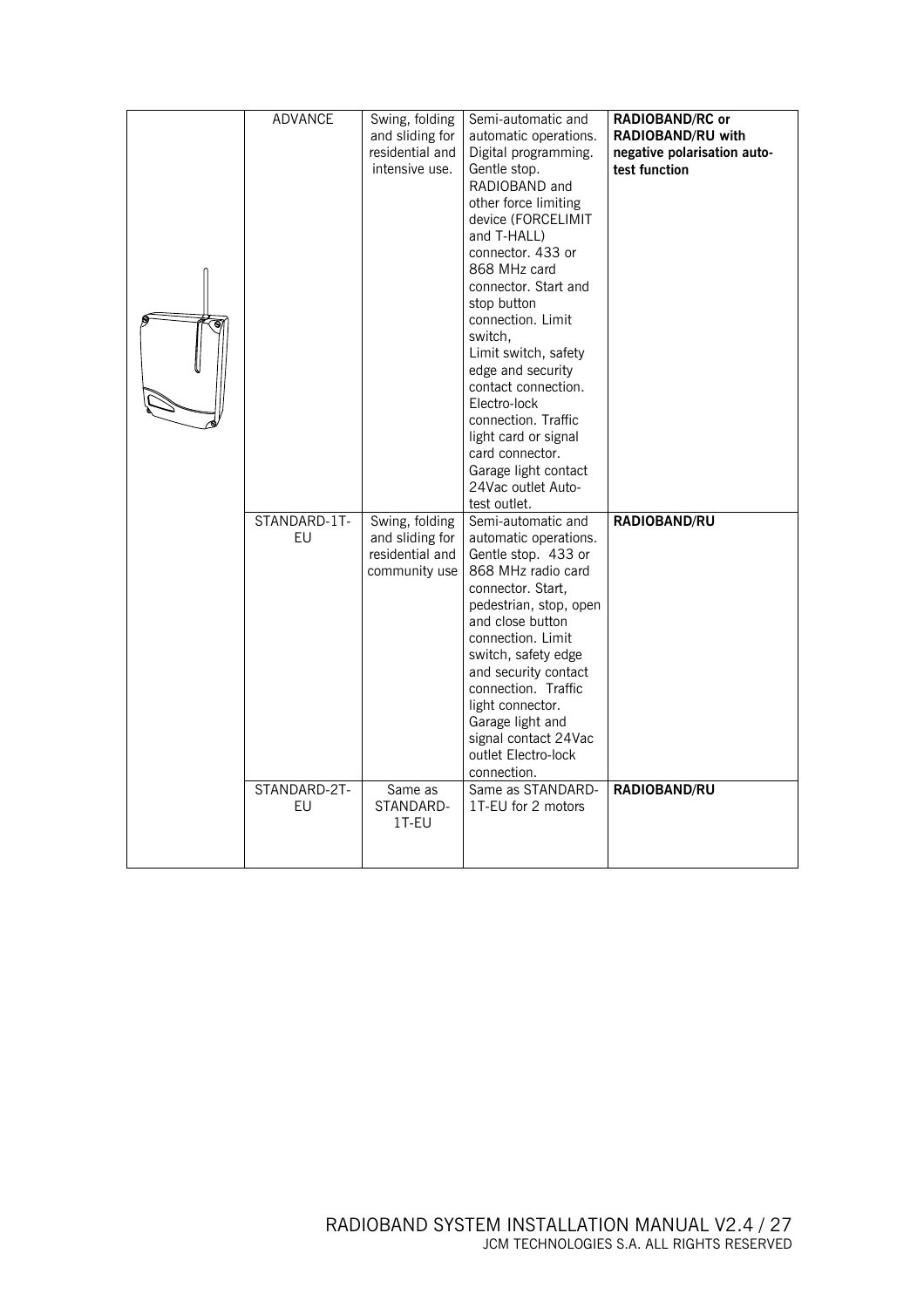| <b>D.C. PANELS</b> |                    |                                                                                     |                                                                                                                                                                                                                                                                                                                                                                                   |                           |  |
|--------------------|--------------------|-------------------------------------------------------------------------------------|-----------------------------------------------------------------------------------------------------------------------------------------------------------------------------------------------------------------------------------------------------------------------------------------------------------------------------------------------------------------------------------|---------------------------|--|
|                    | <b>JCM Control</b> | <b>Applications</b>                                                                 | <b>Description</b>                                                                                                                                                                                                                                                                                                                                                                | <b>Compatibility with</b> |  |
|                    | panels             |                                                                                     |                                                                                                                                                                                                                                                                                                                                                                                   | Radioband system          |  |
|                    | CONTINUE-EU        | Sectional, swing,<br>folding and<br>sliding for<br>residential and<br>community use | Semi-automatic and<br>automatic operations by<br>limit switch or with Hall<br>sensor. Time control.<br>Electronic motor power<br>limitation without the need<br>for additional devices. 433<br>or 868 MHz radio card<br>connector. Start and stop<br>button connection. Limit<br>switch, safety edge and<br>security contact connection.<br>Garage light<br>contact. 24Vac outlet | <b>RADIOBAND/RU</b>       |  |

#### **NUA**

| <b>THREE-PHASE PANELS</b> |                              |                                                         |                                                                                                                                                                                                                                                                                                                           |                                                                      |
|---------------------------|------------------------------|---------------------------------------------------------|---------------------------------------------------------------------------------------------------------------------------------------------------------------------------------------------------------------------------------------------------------------------------------------------------------------------------|----------------------------------------------------------------------|
|                           | <b>JCM Control</b><br>panels | <b>Applications</b>                                     | <b>Description</b>                                                                                                                                                                                                                                                                                                        | <b>Compatibility with</b><br>Radioband system                        |
| Θ,                        | UNIVERSAL-EU                 | Sectional, swing<br>and guillotine for<br>community use | Semi-automatic and<br>automatic operations. 433<br>or 868 MHz radio card<br>connector. Open, start and<br>stop button connection.<br>Limit switch and security<br>contact connection. Signal<br>or traffic light card<br>connector. Garage light<br>contact 24Vac outlet<br>Electro-lock connection.<br>Auto-test outlet. | RADIOBAND/RU<br>with positive<br>polarisation auto-<br>test function |
|                           | TRIBASIC-<br><b>MOTION</b>   | Winding and<br>sectional<br>for industrial use          | "Dead-man" operations<br>Built-in 868 MHz receiver.<br>Open, close, start and stop<br>button connection. Limit<br>switch and security<br>contact connection. Signal<br>or traffic light card<br>connector.<br>Garage light contact 24Vac<br>outlet                                                                        | RADIOBAND/RU                                                         |
|                           | TRIBASIC                     | Sectional, swing<br>and sliding for<br>community use    | Semi-automatic and<br>automatic operations. 433<br>or 868 MHz radio card<br>connector. Start and stop<br>button connection. Limit<br>switch,<br>safety edge and security<br>contact connection. Signal<br>or traffic light card<br>connector. Garage<br>light contact. 24Vac outlet<br>Auto-test outlet.                  | RADIOBAND/RU                                                         |